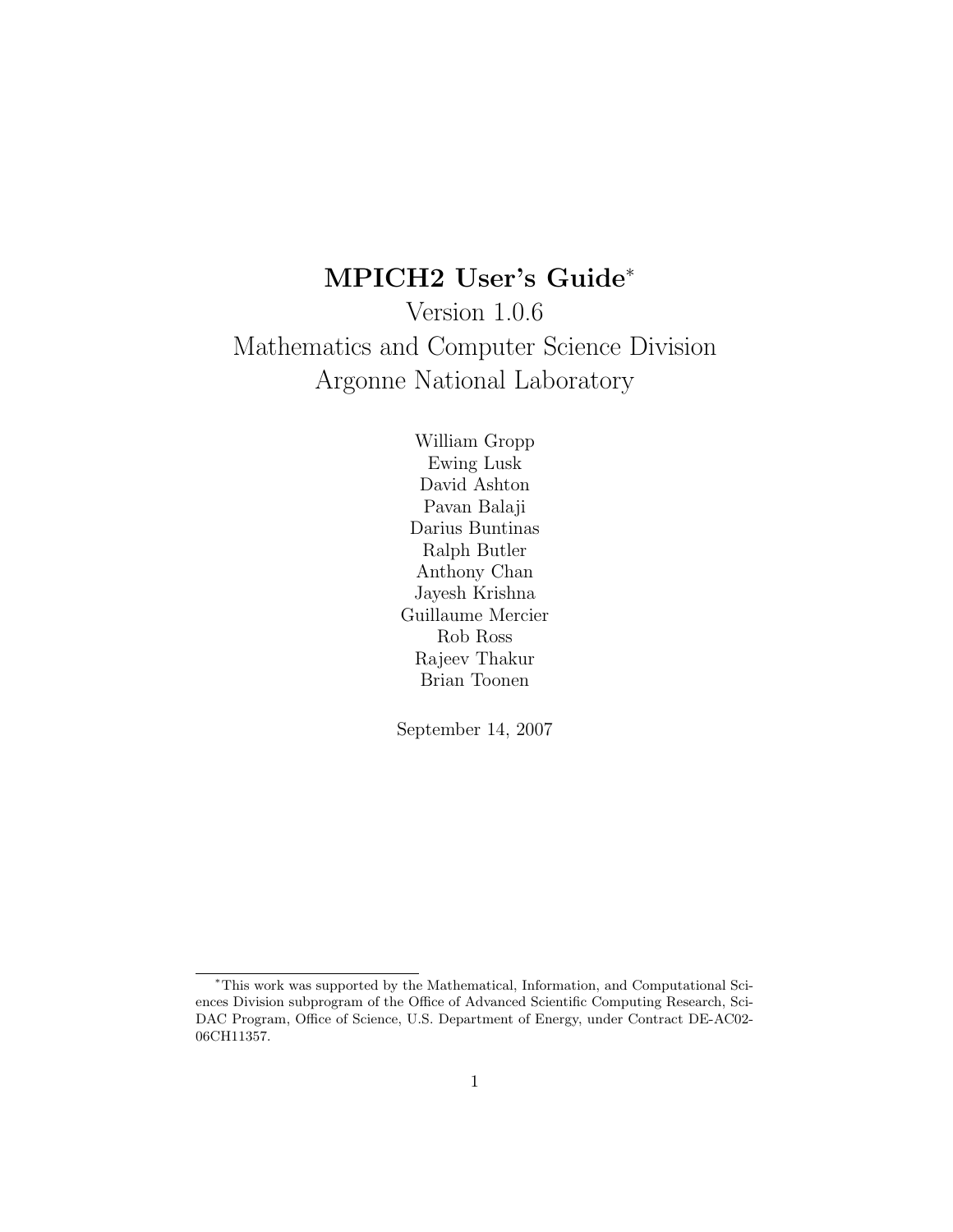# Contents

| 1        | Introduction |                                                                           | 1              |  |
|----------|--------------|---------------------------------------------------------------------------|----------------|--|
| $\bf{2}$ |              | Migrating to MPICH2 from MPICH1<br>1                                      |                |  |
|          | 2.1          | Default Runtime Environment                                               | 1              |  |
|          | 2.2          |                                                                           | $\overline{2}$ |  |
|          | 2.3          | Command-Line Arguments in Fortran                                         | $\overline{2}$ |  |
| $\bf{3}$ |              | <b>Quick Start</b>                                                        | $\overline{2}$ |  |
| 4        |              | <b>Compiling and Linking</b>                                              | 3              |  |
|          | 4.1          |                                                                           | 4              |  |
|          | 4.2          |                                                                           | 4              |  |
|          | 4.3          | Special Issues for $C++ \ldots \ldots \ldots \ldots \ldots \ldots \ldots$ | 4              |  |
|          | 4.4          |                                                                           | $\overline{5}$ |  |
| 5        |              | Running Programs with mpiexec                                             | 5              |  |
|          | 5.1          |                                                                           | $\overline{5}$ |  |
|          | 5.2          | Extensions for All Process Management Environments                        | 6              |  |
|          | 5.3          | Extensions for the MPD Process Management Environment.                    | 6              |  |
|          |              | 5.3.1<br>Basic mpiexec arguments for MPD                                  | 6              |  |
|          |              | 5.3.2<br>Other Command-Line Arguments to mpiexec for MPD                  | $\overline{7}$ |  |
|          |              | 5.3.3<br>Environment Variables Affecting mpiexec for MPD                  | 11             |  |
|          | 5.4          | Extensions for SMPD Process Management Environment                        | 12             |  |
|          |              | mpiexec arguments for SMPD $\ldots \ldots \ldots \ldots$<br>5.4.1         | 12             |  |
|          | 5.5          | Extensions for the gforker Process Management Environment<br>15           |                |  |
|          |              | mpiexec arguments for gforker $\dots \dots \dots \dots$<br>5.5.1          | 15             |  |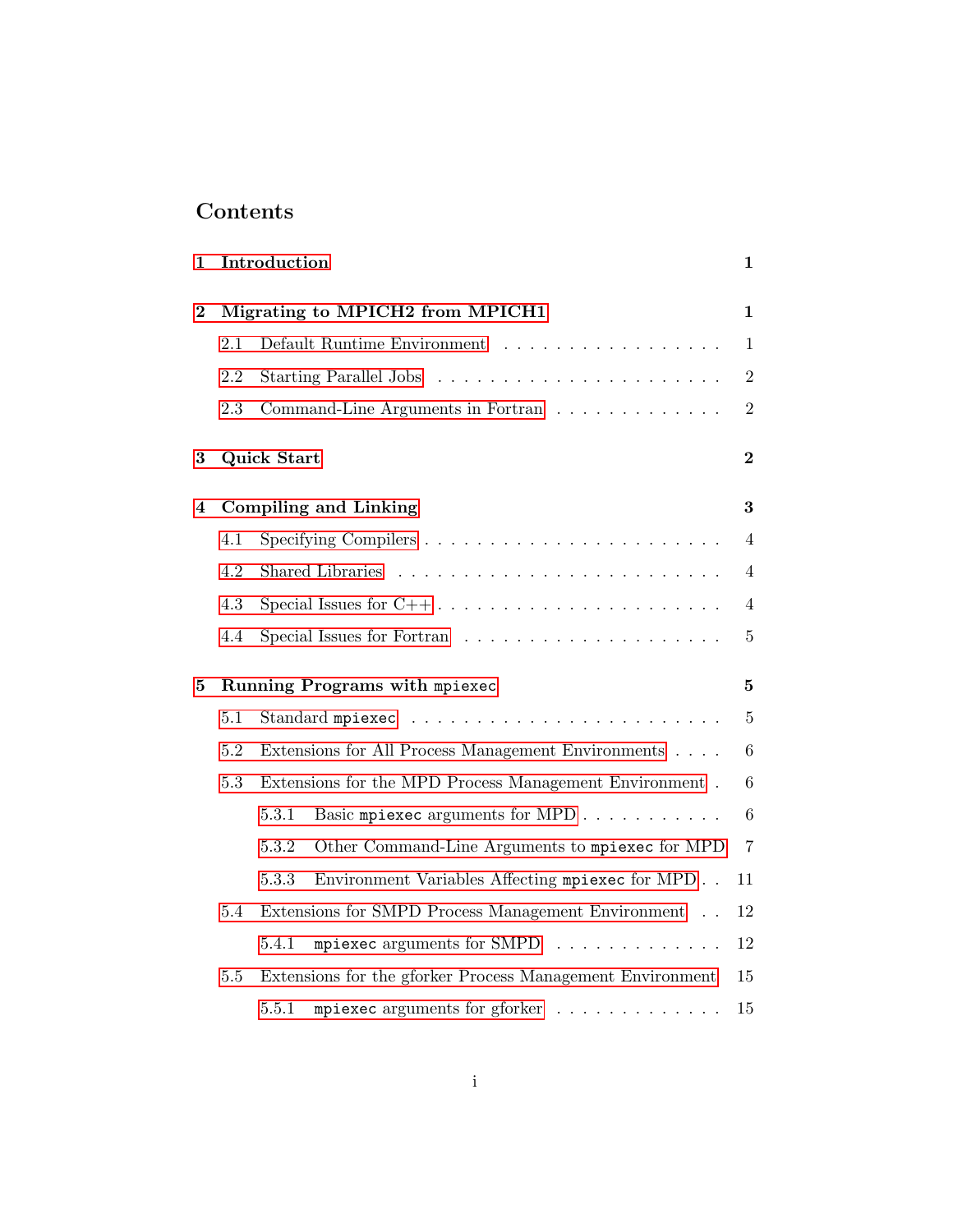|   | 5.6        | Restrictions of the remshell Process Management Environment 17       |        |  |
|---|------------|----------------------------------------------------------------------|--------|--|
| 6 |            | Managing the Process Management Environment<br>17                    |        |  |
|   | 6.1        |                                                                      | 17     |  |
| 7 |            | Debugging                                                            | 18     |  |
|   | 7.1        |                                                                      | 18     |  |
|   | 7.2        |                                                                      | 22     |  |
| 8 | <b>MPE</b> |                                                                      | 23     |  |
|   | 8.1        |                                                                      | 23     |  |
|   | 8.2        |                                                                      | 24     |  |
|   | 8.3        |                                                                      | 25     |  |
|   | 8.4        |                                                                      | 26     |  |
| 9 |            | Other Tools Provided with MPICH2                                     | 27     |  |
|   |            | 10 MPICH2 under Windows                                              | $27\,$ |  |
|   |            |                                                                      | 27     |  |
|   |            |                                                                      | 27     |  |
|   |            |                                                                      | 28     |  |
|   |            | A Frequently Asked Questions                                         | 29     |  |
|   |            |                                                                      | 29     |  |
|   |            | $Q: What is MPICH2?       $<br>A.1.1                                 | 29     |  |
|   |            | Q: What does MPICH stand for? $\ldots \ldots \ldots \ldots$<br>A.1.2 | 29     |  |
|   |            | A.1.3 Q: Can MPI be used to program multicore systems?.              | 29     |  |
|   | A.2        |                                                                      | 30     |  |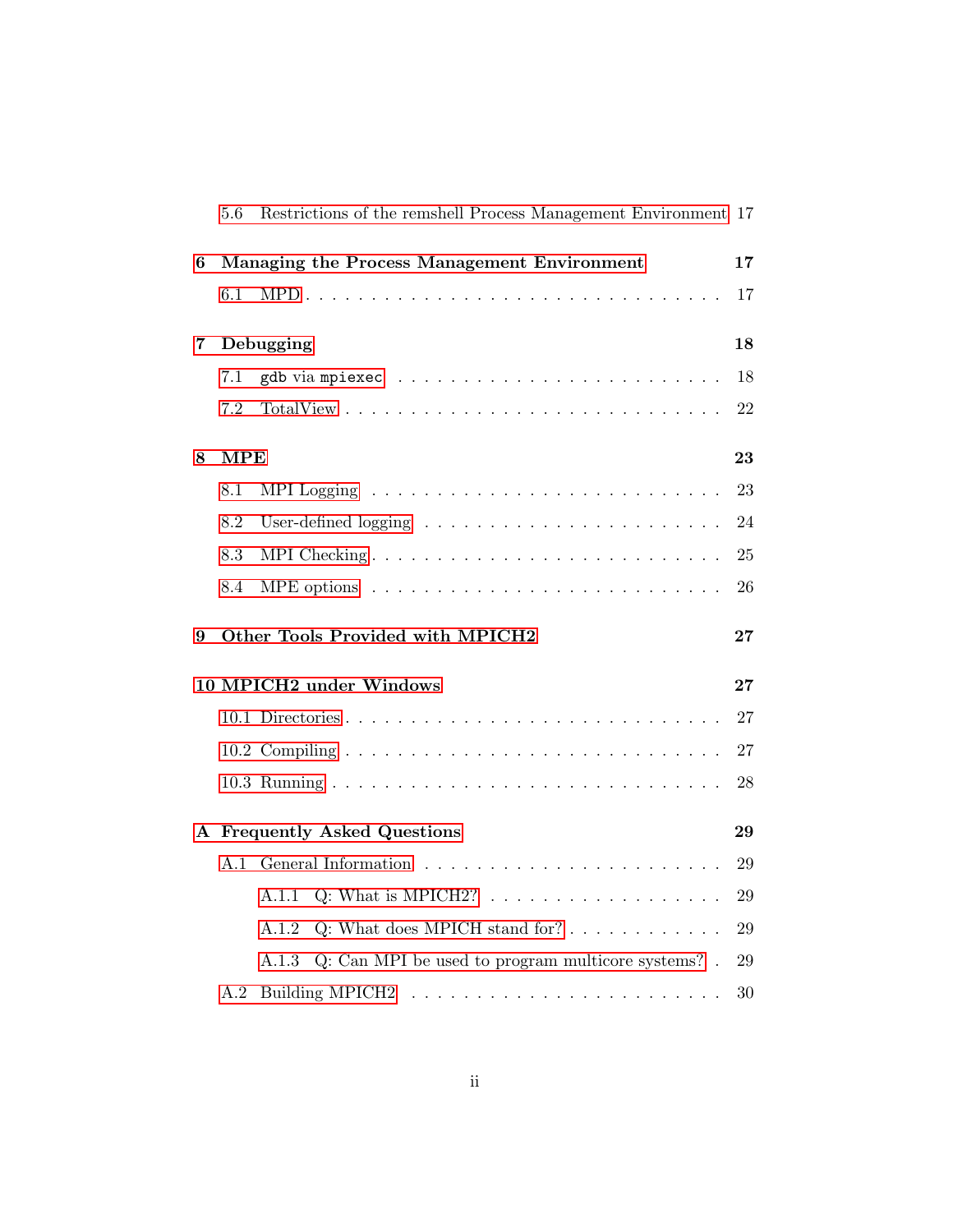|           |       | A.2.1 Q: What is the difference between the MPD and SMPD                                                                                                                                                                                                                                                                                                                                                                                                                          | 30 |
|-----------|-------|-----------------------------------------------------------------------------------------------------------------------------------------------------------------------------------------------------------------------------------------------------------------------------------------------------------------------------------------------------------------------------------------------------------------------------------------------------------------------------------|----|
|           | A.2.2 | Q: Do I have to configure/make/install MPICH2 each<br>time for each compiler $I$ use? $\ldots \ldots \ldots \ldots$                                                                                                                                                                                                                                                                                                                                                               | 30 |
|           | A.2.3 | Q: How do I configure to use the Absoft Fortran com-                                                                                                                                                                                                                                                                                                                                                                                                                              | 31 |
|           | A.2.4 | Q: When I configure MPICH2, I get a message about<br>FDZERO and the configure aborts $\ldots \ldots \ldots$                                                                                                                                                                                                                                                                                                                                                                       | 32 |
|           | A.2.5 | $Q:$ When I use the g95 Fortran compiler on a 64-bit<br>platform, some of the tests fail $\ldots \ldots \ldots \ldots$                                                                                                                                                                                                                                                                                                                                                            | 32 |
|           | A.2.6 | Q: When I run make, it fails immediately with many<br>errors beginning with "sock.c:8:24: mpidu_sock.h: No<br>such file or directory In file included from sock.c:9:<br>$\ldots/\ldots/\ldots$ /include/mpiimpl.h:91:21: mpidpre.h: No such<br>file or directory In file included from sock.c:9: ////in-<br>clude/mpiimpl.h:1150: error: syntax error before "MPID_VCRT"<br>$\ldots/\ldots/\ldots$ /include/mpiimpl.h:1150: warning: no semi-<br>colon at end of struct or union" | 33 |
|           | A.2.7 | Q: When building the ssm or sshm channel, I get the<br>error "mpidu_process_locks.h:234:2: error: #error ***<br>No atomic memory operation specified to implement                                                                                                                                                                                                                                                                                                                 | 33 |
|           | A.2.8 | Q: When using the Intel Fortran 90 compiler (version<br>9), the make fails with errors in compiling statement<br>that reference MPI_ADDRESS_KIND                                                                                                                                                                                                                                                                                                                                  | 33 |
|           | A.2.9 | Q: The build fails when I use parallel make $\dots \dots$                                                                                                                                                                                                                                                                                                                                                                                                                         | 34 |
| $\rm A.3$ |       | Windows version of MPICH2                                                                                                                                                                                                                                                                                                                                                                                                                                                         | 34 |
|           | A.3.1 | I am having trouble installing and using the Windows<br>version of MPICH2                                                                                                                                                                                                                                                                                                                                                                                                         | 34 |
|           |       |                                                                                                                                                                                                                                                                                                                                                                                                                                                                                   | 34 |
|           |       |                                                                                                                                                                                                                                                                                                                                                                                                                                                                                   | 34 |
|           |       | A.4.2 C++ and Errors in Nullcomm::Clone                                                                                                                                                                                                                                                                                                                                                                                                                                           | 35 |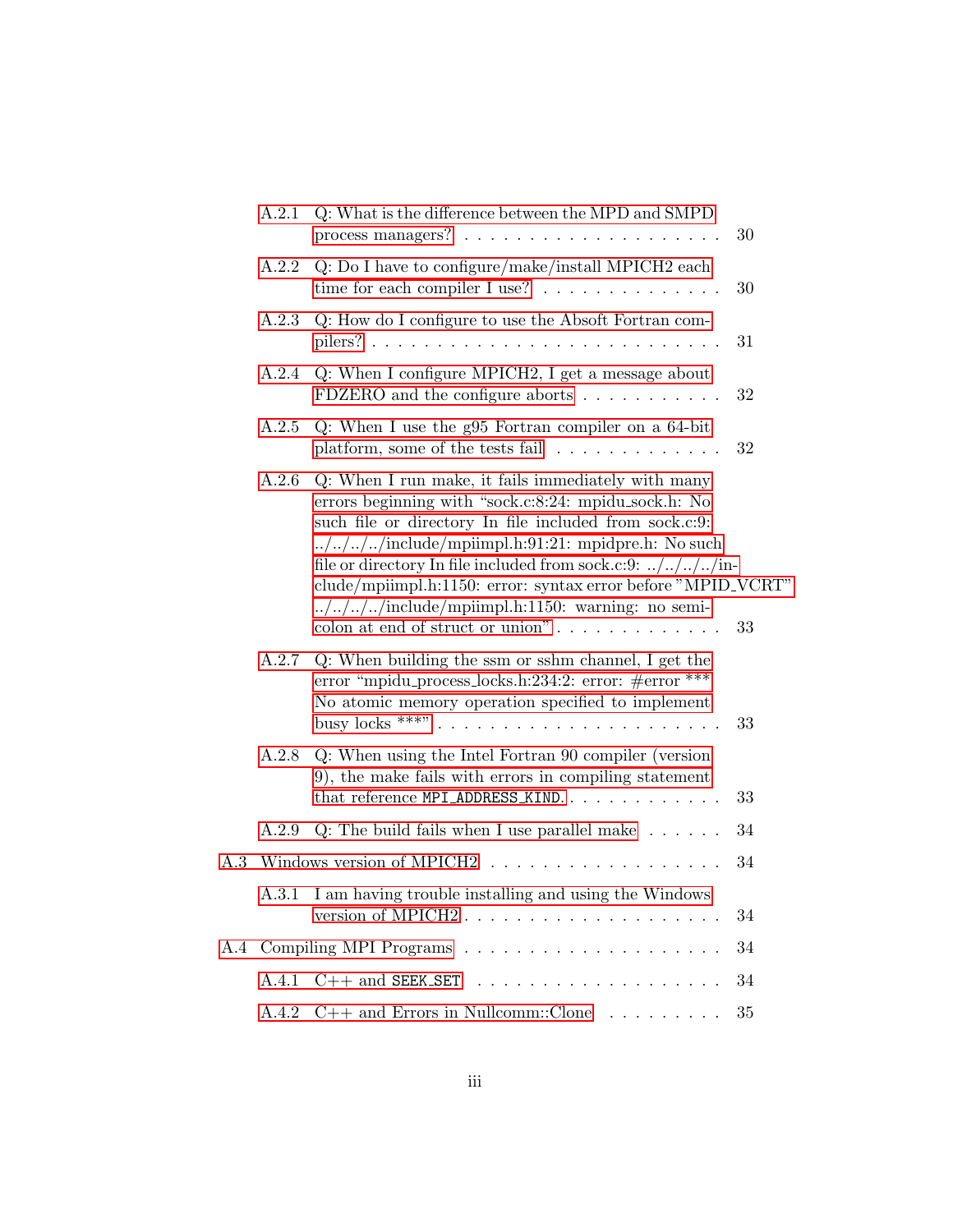|  | A.5.1 Q: How do I pass environment variables to the pro-<br>cesses of my parallel program                                        | 36 |
|--|----------------------------------------------------------------------------------------------------------------------------------|----|
|  | A.5.2 Q: How do I pass environment variables to the pro-<br>cesses of my parallel program when using the mpd                     | 36 |
|  | A.5.3 Q: What determines the hosts on which my MPI pro-<br>cesses run? $\ldots \ldots \ldots \ldots \ldots \ldots \ldots \ldots$ | 36 |
|  | A.5.4 Q: On Windows, I get an error when I attempt to call                                                                       | 38 |
|  | A.5.5 Q: My output does not appear until the program exits                                                                       | 38 |
|  | A.5.6 Q: Fortran programs using stdio fail when using $g95$ .                                                                    | 39 |
|  | A.5.7 Q: How do I run MPI programs in the background<br>when using the default MPD process manager? $\ldots$ 39                  |    |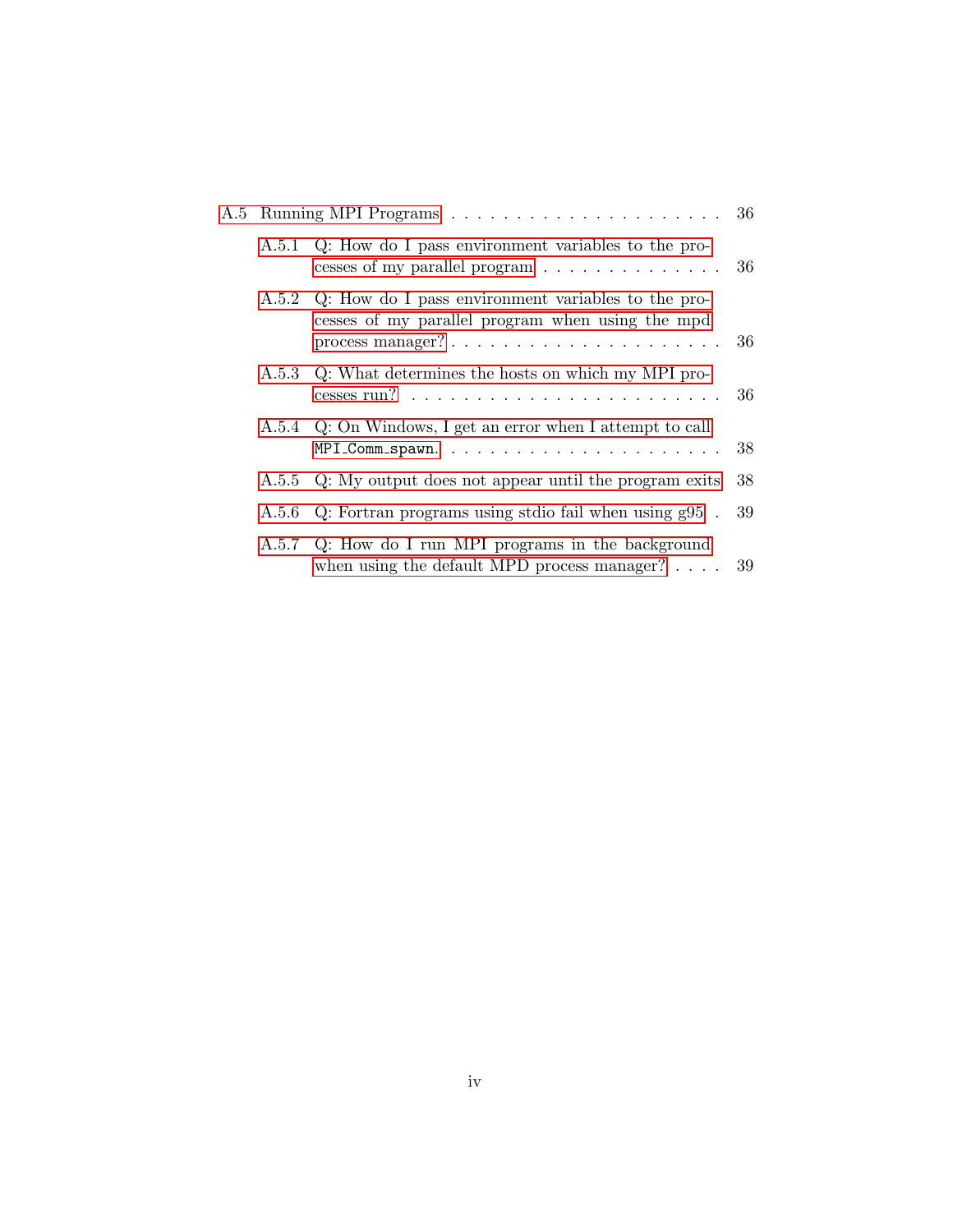## <span id="page-5-0"></span>1 Introduction

This manual assumes that MPICH2 has already been installed. For instructions on how to install MPICH2, see the MPICH2 Installer's Guide, or the README in the top-level MPICH2 directory. This manual explains how to compile, link, and run MPI applications, and use certain tools that come with MPICH2. This is a preliminary version and some sections are not complete yet. However, there should be enough here to get you started with MPICH2.

## 2 Migrating to MPICH2 from MPICH1

If you have been using MPICH 1.2.x (1.2.7p1 is the latest version), you will find a number of things about MPICH2 that are different (and hopefully better in every case.) Your MPI application programs need not change, of course, but a number of things about how you run them will be different.

MPICH2 is an all-new implementation of the MPI Standard, designed to implement all of the MPI-2 additions to MPI (dynamic process management, one-sided operations, parallel I/O, and other extensions) and to apply the lessons learned in implementing MPICH1 to make MPICH2 more robust, efficient, and convenient to use. The MPICH2 Installer's Guide provides some information on changes between MPICH1 and MPICH2 to the process of configuring and installing MPICH. Changes to compiling, linking, and running MPI programs between MPICH1 and MPICH2 are described below.

### 2.1 Default Runtime Environment

In MPICH1, the default configuration used the now-old p4 portable programming environment. Processes were started via remote shell commands (rsh or ssh) and the information necessary for processes to find and connect with one another over sockets was collected and then distributed at startup time in a non-scalable fashion. Furthermore, the entanglement of process managment functionality with the communication mechanism led to confusing behavior of the system when things went wrong.

MPICH2 provides a separation of process management and communication. The default runtime environment consists of a set of daemons, called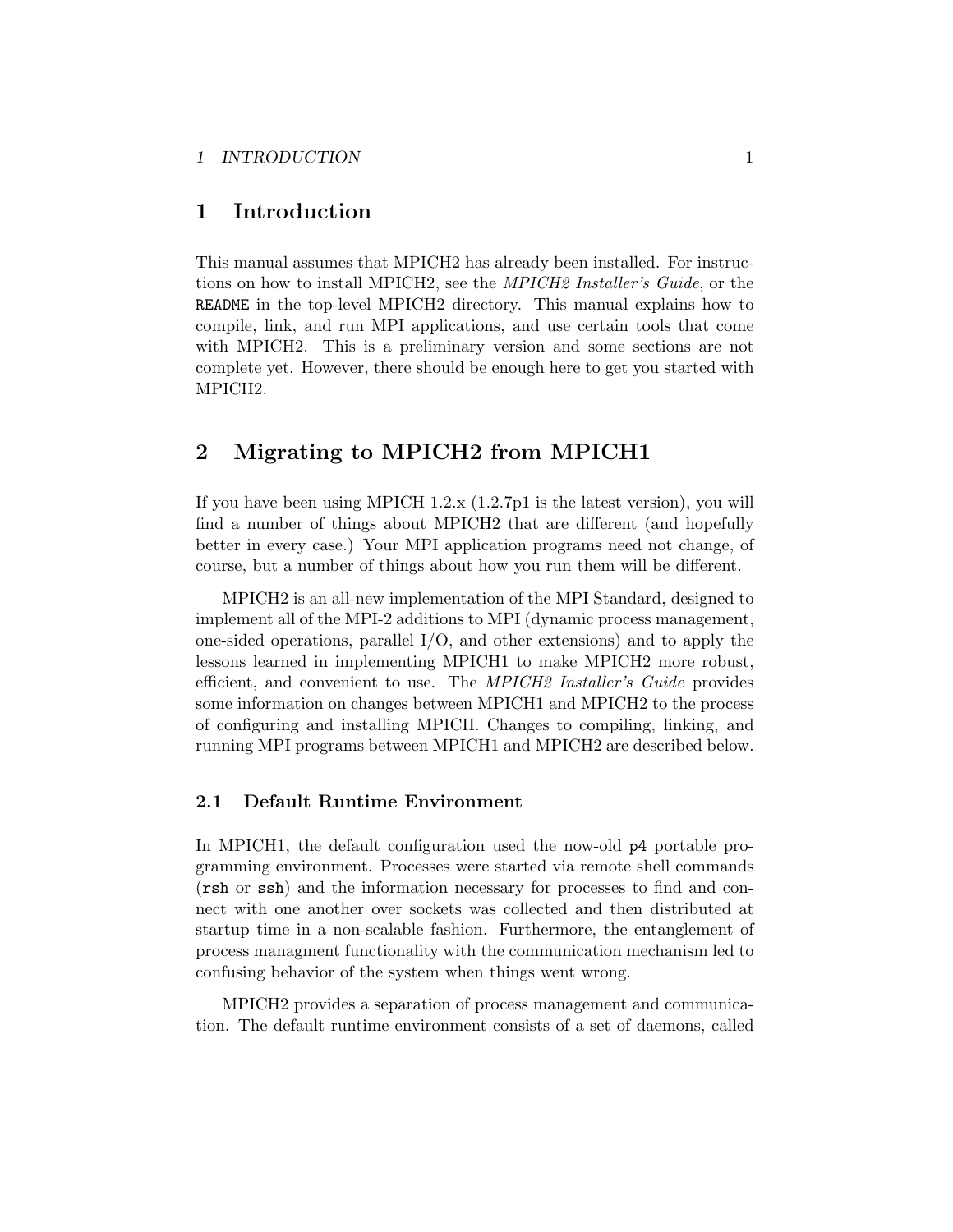<span id="page-6-0"></span>mpd's, that establish communication among the machines to be used before application process startup, thus providing a clearer picture of what is wrong when communication cannot be established and providing a fast and scalable startup mechanism when parallel jobs are started. Section [6.1](#page-21-0) describes the MPD process management system in more detail. Other process managers are also available.

## 2.2 Starting Parallel Jobs

MPICH1 provided the mpirun command to start MPICH1 jobs. The MPI-2 Forum recommended a standard, portable command, called mpiexec, for this purpose. MPICH2 implements mpiexec and all of its standard arguments, together with some extensions. See Section [5.1](#page-9-0) for standard arguments to mpiexec and various subsections of Section [5](#page-9-0) for extensions particular to various process management systems.

MPICH2 also provides an mpirun command for simple backward compatibility, but MPICH2's mpirun does not provide all the options of mpiexec or all of the options of MPICH1's mpirun.

### 2.3 Command-Line Arguments in Fortran

MPICH1 (more precisely MPICH1's mpirun) required access to command line arguments in all application programs, including Fortran ones, and MPICH1's configure devoted some effort to finding the libraries that contained the right versions of iargc and getarg and including those libraries with which the mpif77 script linked MPI programs. Since MPICH2 does not require access to command line arguments to applications, these functions are optional, and configure does nothing special with them. If you need them in your applications, you will have to ensure that they are available in the Fortran environment you are using.

## 3 Quick Start

To use MPICH2, you will have to know the directory where MPICH2 has been installed. (Either you installed it there yourself, or your systems administrator has installed it. One place to look in this case might be /usr/local.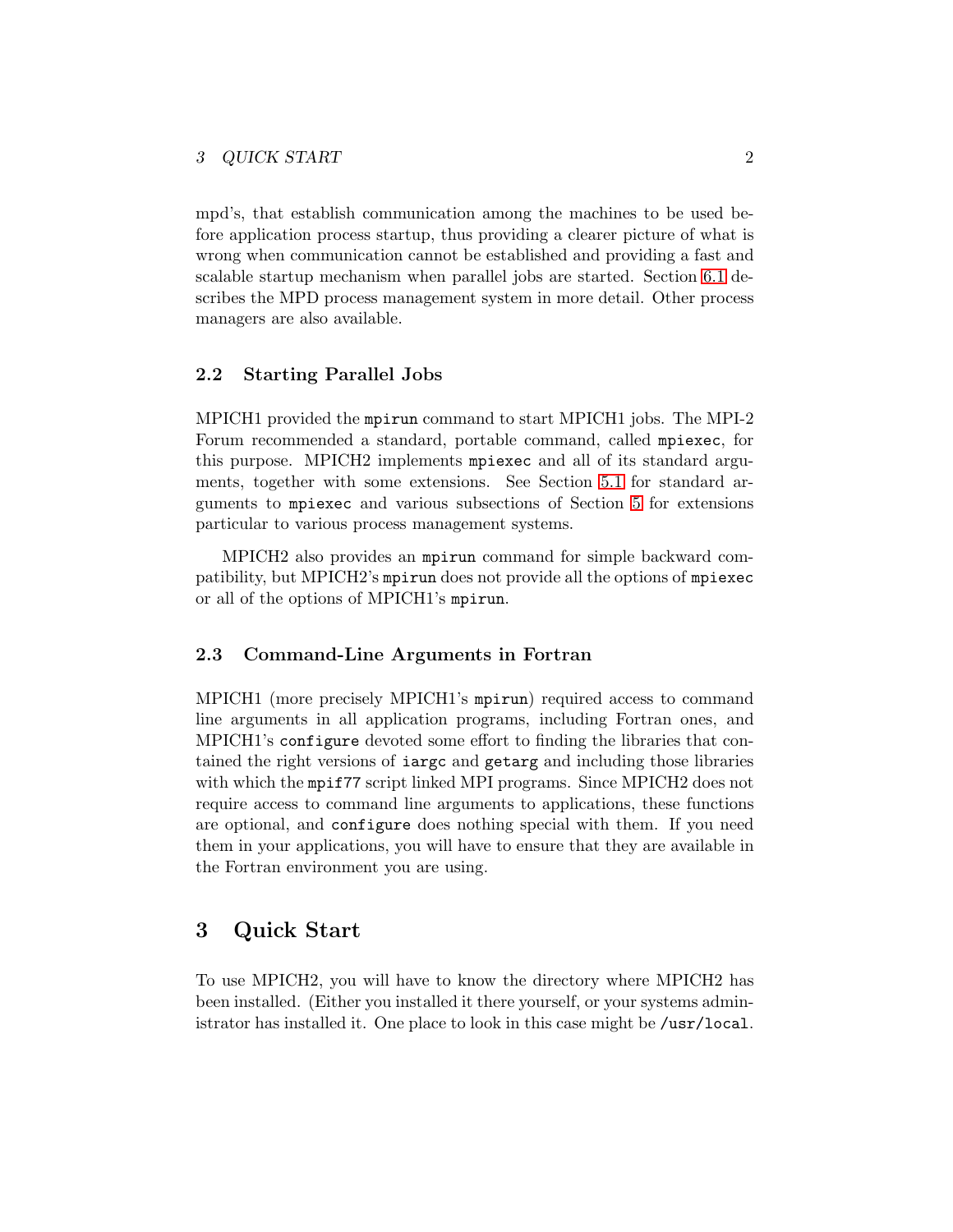### <span id="page-7-0"></span>4 COMPILING AND LINKING 3

If MPICH2 has not yet been installed, see the MPICH2 Installer's Guide.) We suggest that you put the bin subdirectory of that directory into your path. This will give you access to assorted MPICH2 commands to compile, link, and run your programs conveniently. Other commands in this directory manage parts of the run-time environment and execute tools.

One of the first commands you might run is mpich2version to find out the exact version and configuration of MPICH2 you are working with. Some of the material in this manual depends on just what version of MPICH2 you are using and how it was configured at installation time.

You should now be able to run an MPI program. Let us assume that the directory where MPICH2 has been installed is /home/you/mpich2-installed, and that you have added that directory to your path, using

setenv PATH /home/you/mpich2-installed/bin:\$PATH

for tcsh and csh, or

```
export PATH=/home/you/mpich2-installed/bin:$PATH
```
for bash or sh. Then to run an MPI program, albeit only on one machine, you can do:

```
mpd &
cd /home/you/mpich2-installed/examples
mpiexec -n 3 cpi
mpdallexit
```
Details for these commands are provided below, but if you can successfully execute them here, then you have a correctly installed MPICH2 and have run an MPI program.

## 4 Compiling and Linking

A convenient way to compile and link your program is by using scripts that use the same compiler that MPICH2 was built with. These are mpicc, mpicxx, mpif77, and mpif90, for C, C++, Fortran 77, and Fortran 90 programs, respectively. If any of these commands are missing, it means that MPICH2 was configured without support for that particular language.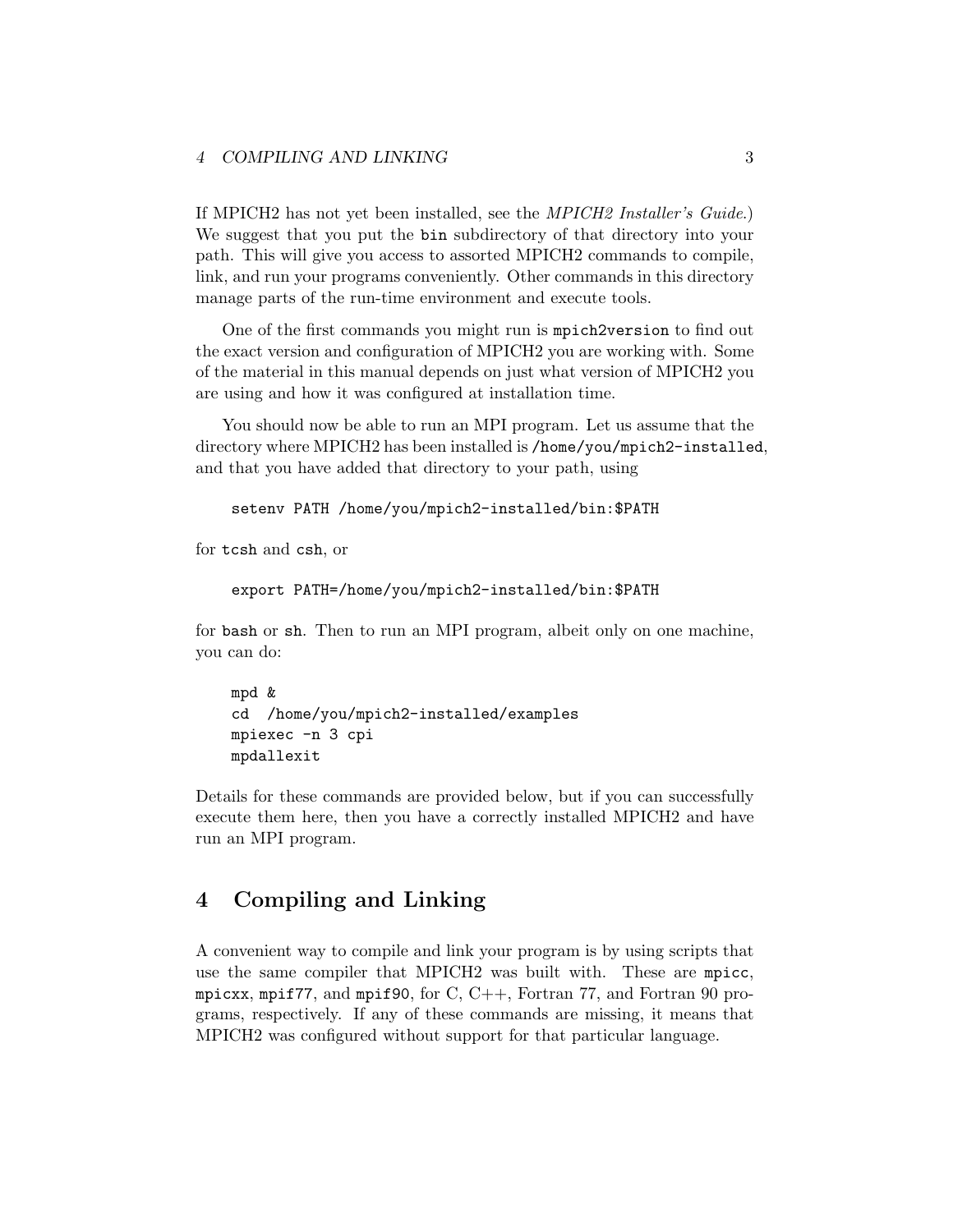### <span id="page-8-0"></span>4 COMPILING AND LINKING 4 4

## 4.1 Specifying Compilers

You need not use the same compiler that MPICH2 was built with, but not all compilers are compatible. You can also specify the compiler for building MPICH2 itself, as reported by mpich2version, just by using the compiling and linking commands from the previous section. The environment variables MPICH CC, MPICH CXX, MPICH F77, and MPICH F90 may be used to specify alternate C, C++, Fortran 77, and Fortran 90 compilers, respectively.

## 4.2 Shared Libraries

Currently shared libraries are only tested on Linux and Mac OS X, and there are restrictions. See the Installer's Guide for how to build MPICH2 as a shared library. If shared libraries have been built, you will get them automatically when you link your program with any of the MPICH2 compilation scripts.

## 4.3 Special Issues for C++

Some users may get error messages such as

```
SEEK_SET is #defined but must not be for the C++ binding of MPI
```
The problem is that both  $\text{stdio.h}$  and the MPI  $C++$  interface use SEEK SET, SEEK CUR, and SEEK END. This is really a bug in the MPI-2 standard. You can try adding

```
#undef SEEK_SET
#undef SEEK_END
#undef SEEK_CUR
```
before mpi.h is included, or add the definition

-DMPICH\_IGNORE\_CXX\_SEEK

to the command line (this will cause the MPI versions of SEEK SET etc. to be skipped).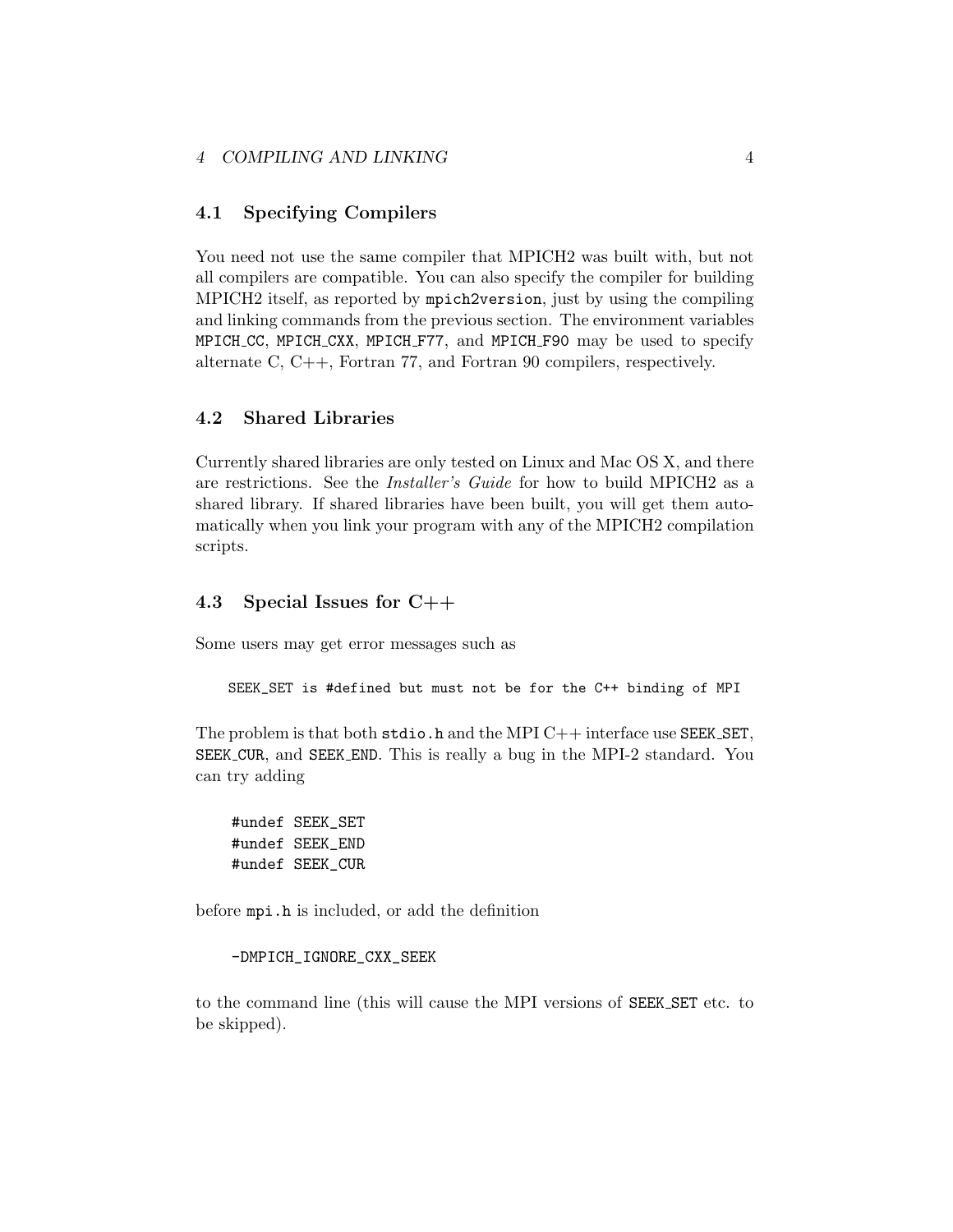### <span id="page-9-0"></span>5 RUNNING PROGRAMS WITH MPIEXEC 5

### 4.4 Special Issues for Fortran

MPICH2 provides two kinds of support for Fortran programs. For Fortran 77 programmers, the file mpif.h provides the definitions of the MPI constants such as MPI COMM WORLD. Fortran 90 programmers should use the MPI module instead; this provides all of the definitions as well as interface definitions for many of the MPI functions. However, this MPI module does not provide full Fortran 90 support; in particular, interfaces for the routines, such as MPI Send, that take "choice" arguments are not provided.

## 5 Running Programs with mpiexec

If you have been using the original MPICH, or any of a number of other MPI implementations, then you have probably been using mpirun as a way to start your MPI programs. The MPI-2 Standard describes mpiexec as a suggested way to run MPI programs. MPICH2 implements the mpiexec standard, and also provides some extensions. MPICH2 provides mpirun for backward compatibility with existing scripts, but it does not support the same or as many options as mpiexec or all of the options of MPICH1's mpirun.

### 5.1 Standard mpiexec

Here we describe the standard mpiexec arguments from the MPI-2 Standard [\[1\]](#page-43-0). The simplest form of a command to start an MPI job is

```
mpiexec -n 32 a.out
```
to start the executable a.out with 32 processes (providing an MPI COMM WORLD of size 32 inside the MPI application). Other options are supported, for specifying hosts to run on, search paths for executables, working directories, and even a more general way of specifying a number of processes. Multiple sets of processes can be run with different exectuables and different values for their arguments, with ":" separating the sets of processes, as in:

```
mpiexec -n 1 -host loginnode master : -n 32 -host smp slave
```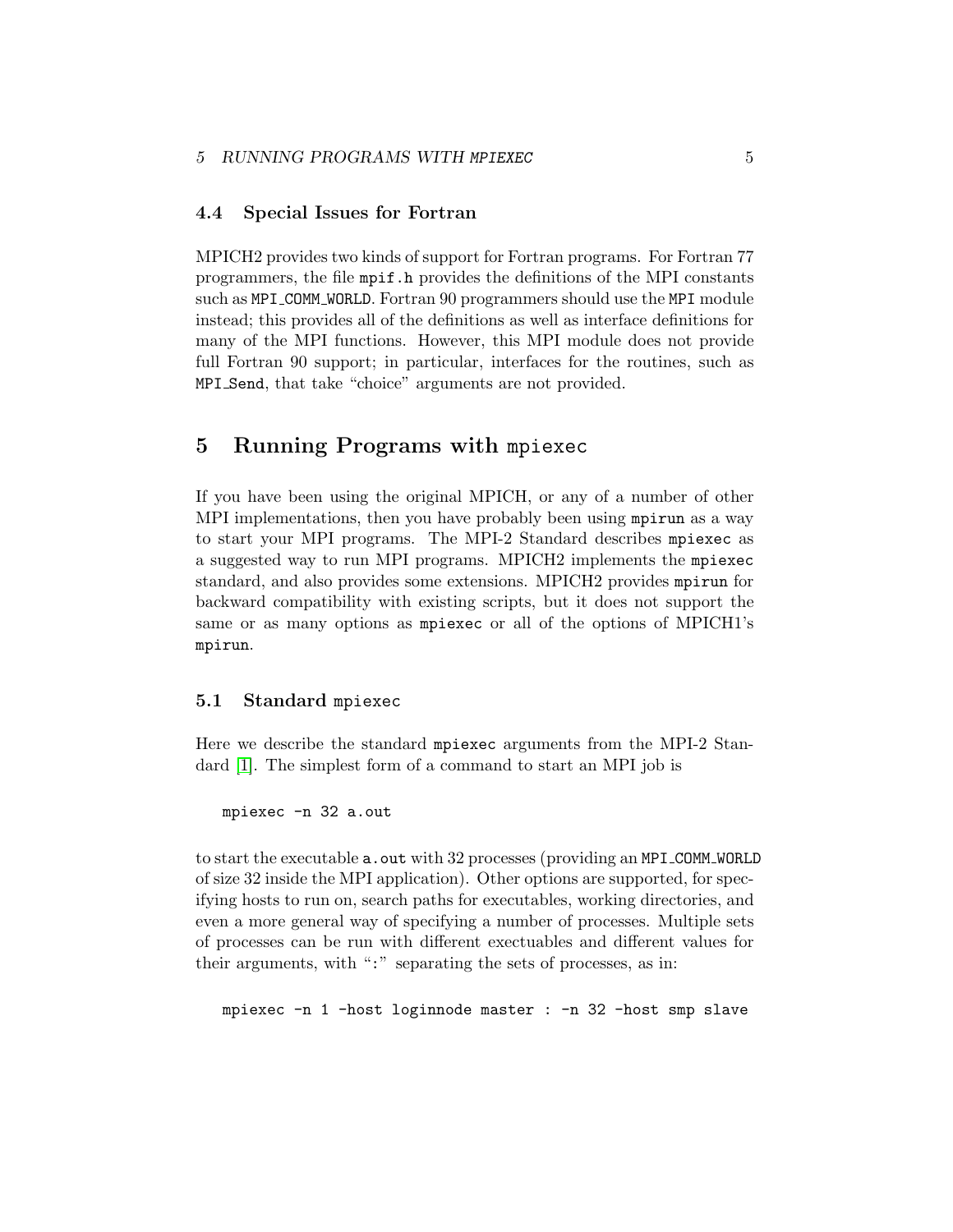<span id="page-10-0"></span>The -configfile argument allows one to specify a file containing the specifications for process sets on separate lines in the file. This makes it unnecessary to have long command lines for mpiexec. (See pg. 353 of [\[2\]](#page-43-0).)

It is also possible to start a one process MPI job (with a MPI COMM WORLD whose size is equal to 1), without using mpiexec. This process will become an MPI process when it calls MPI Init, and it may then call other MPI functions. Currently, MPICH2 does not fully support calling the dynamic process routines from MPI-2 (e.g., MPI Comm spawn or MPI Comm accept) from processes that are not started with mpiexec.

### 5.2 Extensions for All Process Management Environments

Some mpiexec arguments are specific to particular communication subsystems ("devices") or process management environments ("process managers"). Our intention is to make all arguments as uniform as possible across devices and process managers. For the time being we will document these separately.

## 5.3 Extensions for the MPD Process Management Environment

MPICH2 provides a number of process management systems. The default is called MPD. MPD provides a number of extensions to the standard form of mpiexec.

### 5.3.1 Basic mpiexec arguments for MPD

The default configuration of MPICH2 chooses the MPD process manager and the "simple" implementation of the Process Management Interface. MPD provides a version of mpiexec that supports both the standard arguments described in Section [5.1](#page-9-0) and other arguments described in this section. MPD also provides a number of commands for querying the MPD process management environment and interacting with jobs it has started.

Before running mpiexec, the runtime environment must be established. In the case of MPD, the daemons must be running. See Section [6.1](#page-21-0) for how to run and manage the MPD daemons.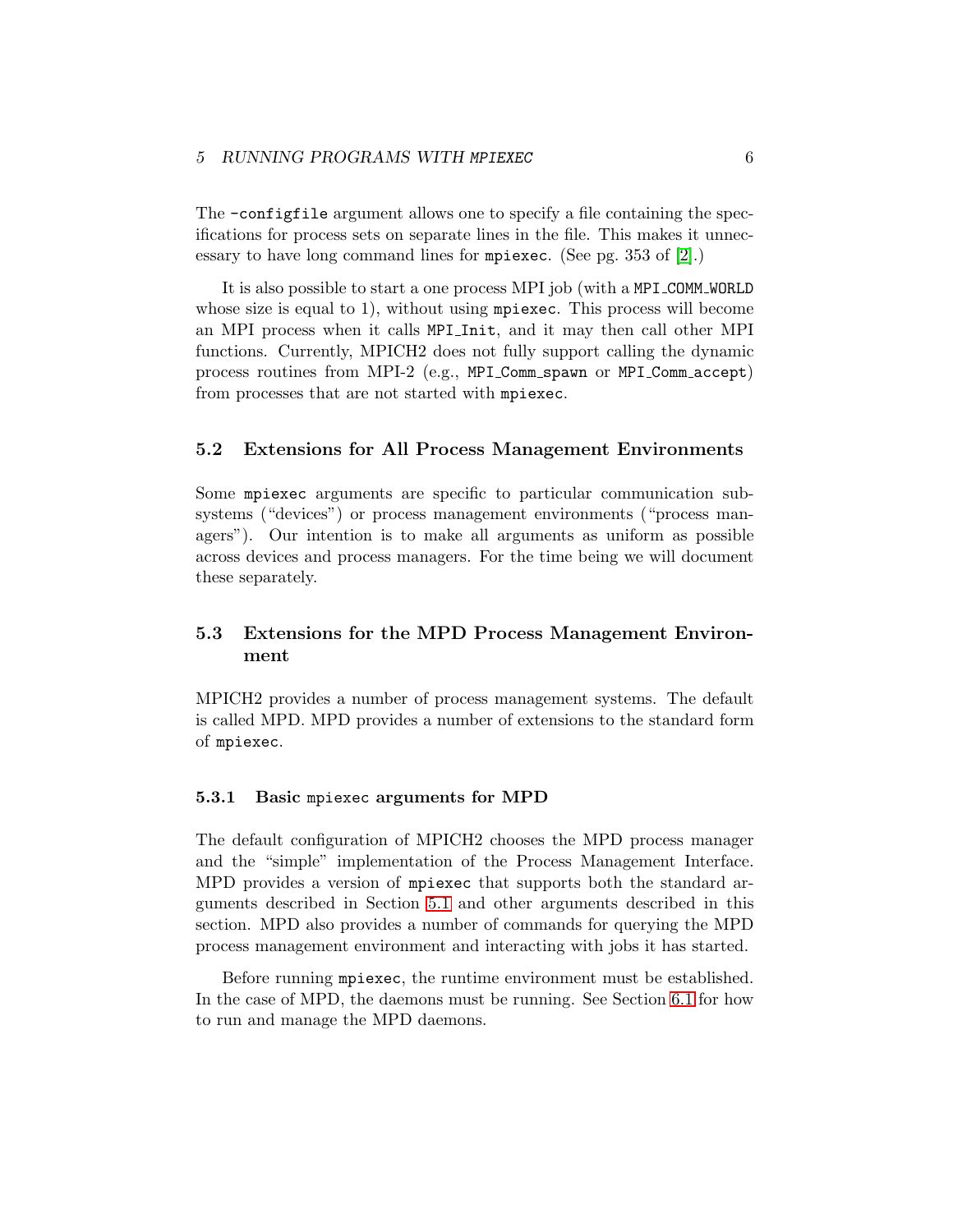<span id="page-11-0"></span>We assume that the MPD ring is up and the installation's bin directory is in your path; that is, you can do:

### mpdtrace

and it will output a list of nodes on which you can run MPI programs. Now you are ready to run a program with mpiexec. Let us assume that you have compiled and linked the program cpi (in the installdir/examples directory and that this directory is in your PATH. Or that is your current working directory and '.' ("dot") is in your PATH. The simplest thing to do is

```
mpiexec -n 5 cpi
```
to run cpi on five nodes. The process management system (such as MPD) will choose machines to run them on, and cpi will tell you where each is running.

You can use mpiexec to run non-MPI programs as well. This is sometimes useful in making sure all the machines are up and ready for use. Useful examples include

```
mpiexec -n 10 hostname
```
and

```
mpiexec -n 10 printenv
```
### 5.3.2 Other Command-Line Arguments to mpiexec for MPD

The MPI-2 standard specifies the syntax and semantics of the arguments -n, -path,-wdir, -host, -file, -configfile, and -soft. All of these are currently implemented for MPD's mpiexec. Each of these is what we call a "local" option, since its scope is the processes in the set of processes described between colons, or on separate lines of the file specified by -configfile. We add some extensions that are local in this way and some that are "global" in the sense that they apply to all the processes being started by the invocation of mpiexec.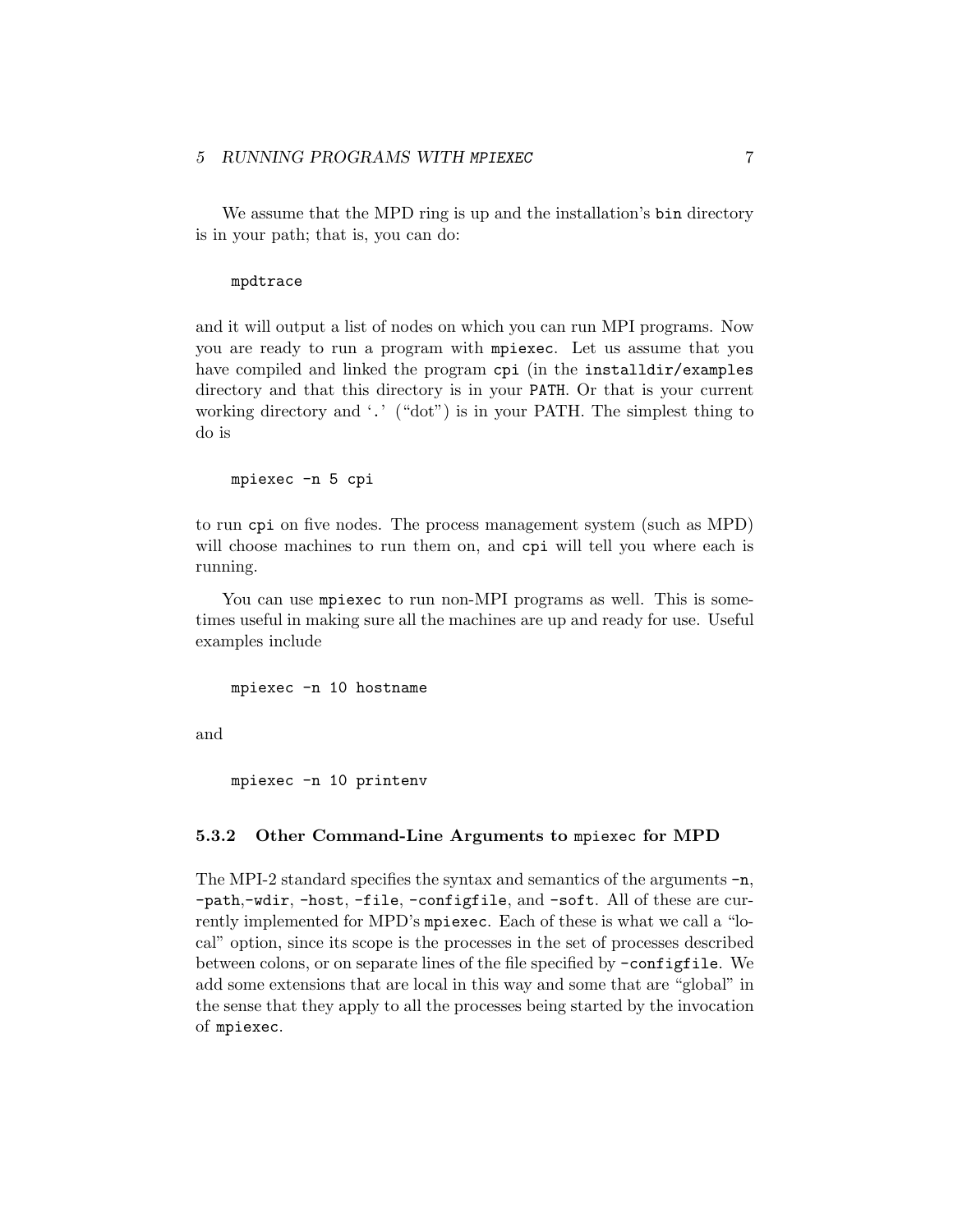The MPI-2 Standard provides a way to pass different arguments to different application processes, but does not provide a way to pass environment variables. MPICH2 provides an extension that supports environment variables. The local parameter -env does this for one set of processes. That is,

```
mpiexec -n 1 -env FOO BAR a.out : -n 2 -env BAZZ FAZZ b.out
```
makes BAR the value of environment variable FOO on the first process, running the executable a.out, and gives the environment variable BAZZ the value FAZZ on the second two processes, running the executable b.out. To set an environment variable without giving it a value, use '' as the value in the above command line.

The global parameter -genv can be used to pass the same environment variables to all processes. That is,

mpiexec -genv FOO BAR -n 2 a.out : -n 4 b.out

makes BAR the value of the environment variable FOO on all six processes. If -genv appears, it must appear in the first group. If both -genv and -env are used, the -env's add to the environment specified or added to by the -genv variables. If there is only one set of processes (no ":"), the -genv and -env are equivalent.

The local parameter -envall is an abbreviation for passing the entire environment in which mpiexec is executed. The global version of it is -genvall. This global version is implicitly present. To pass no environment variables, use -envnone and -genvnone. So, for example, to set only the environment variable FOO and no others, regardless of the current environment, you would use

mpiexec -genvnone -env FOO BAR -n 50 a.out

In the case of MPD, we currently make an exception for the PATH environment variable, which is always passed through. This exception was added to make it unnecessary to explicitly pass this variable in the default case.

A list of environment variable names whose values are to be copied from the current environment can be given with the -envlist (respectively, -genvlist) parameter; for example,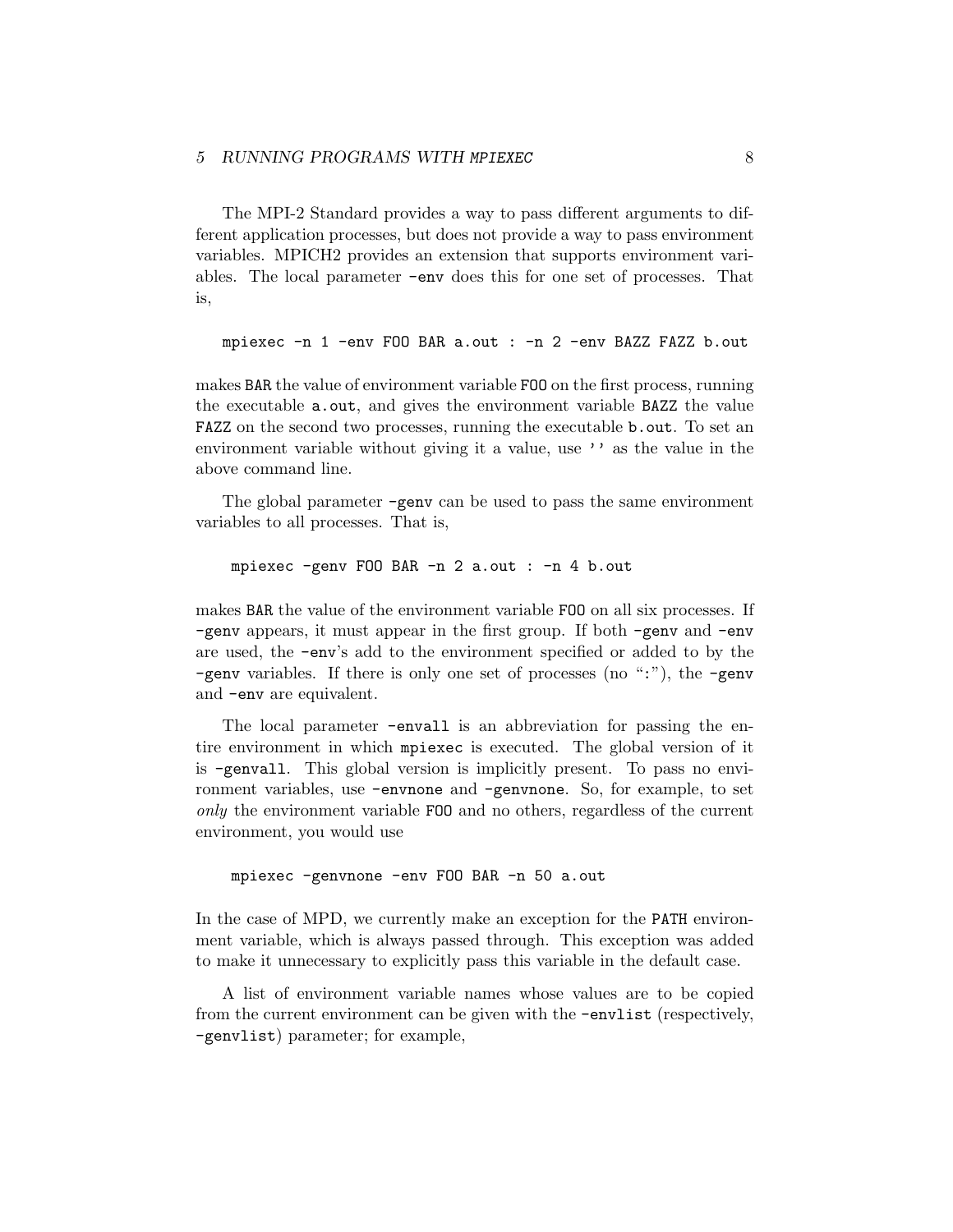mpiexec -genvnone -envlist HOME,LD\_LIBRARY\_PATH -n 50 a.out

sets the HOME and LD\_LIBRARY\_PATH in the environment of the a.out processes to their values in the environment where mpiexec is being run. In this situation you can't have commas in the environment variable names, although of course they are permitted in values.

Some extension parameters have only global versions. They are

- -l provides rank labels for lines of stdout and stderr. These are a bit obscure for processes that have been explicitly spawned, but are still useful.
- -usize sets the "universe size" that is retrieved by the MPI attribute MPI UNIVERSE SIZE on MPI COMM WORLD.
- -bnr is used when one wants to run executables that have been compiled and linked using the ch p4mpd or myrinet device in MPICH1. The MPD process manager provides backward compatibility in this case.
- -machinefile can be used to specify information about each of a set of machines. This information may include the number of processes to run on each host when executing user programs. For example, assume that a machinefile named mf contains:

# comment line hosta hostb:2 hostc ifhn=hostc-gige hostd:4 ifhn=hostd-gige

In addition to specifying hosts and number of processes to run on each, this machinefile indicates that processes running on hostc and hostd should use the gige interface on hostc and hostd respectively for MPI communications. (ifhn stands for "interface host name" and should be set to an alternate host name for the machine that is used to designate an alternate communication interface.) This interface information causes the MPI implementation to choose the alternate host name when making connections. When the alternate hostname specifies a particular interface, MPICH communication will then travel over that interface.

You might use this machinefile in the following way: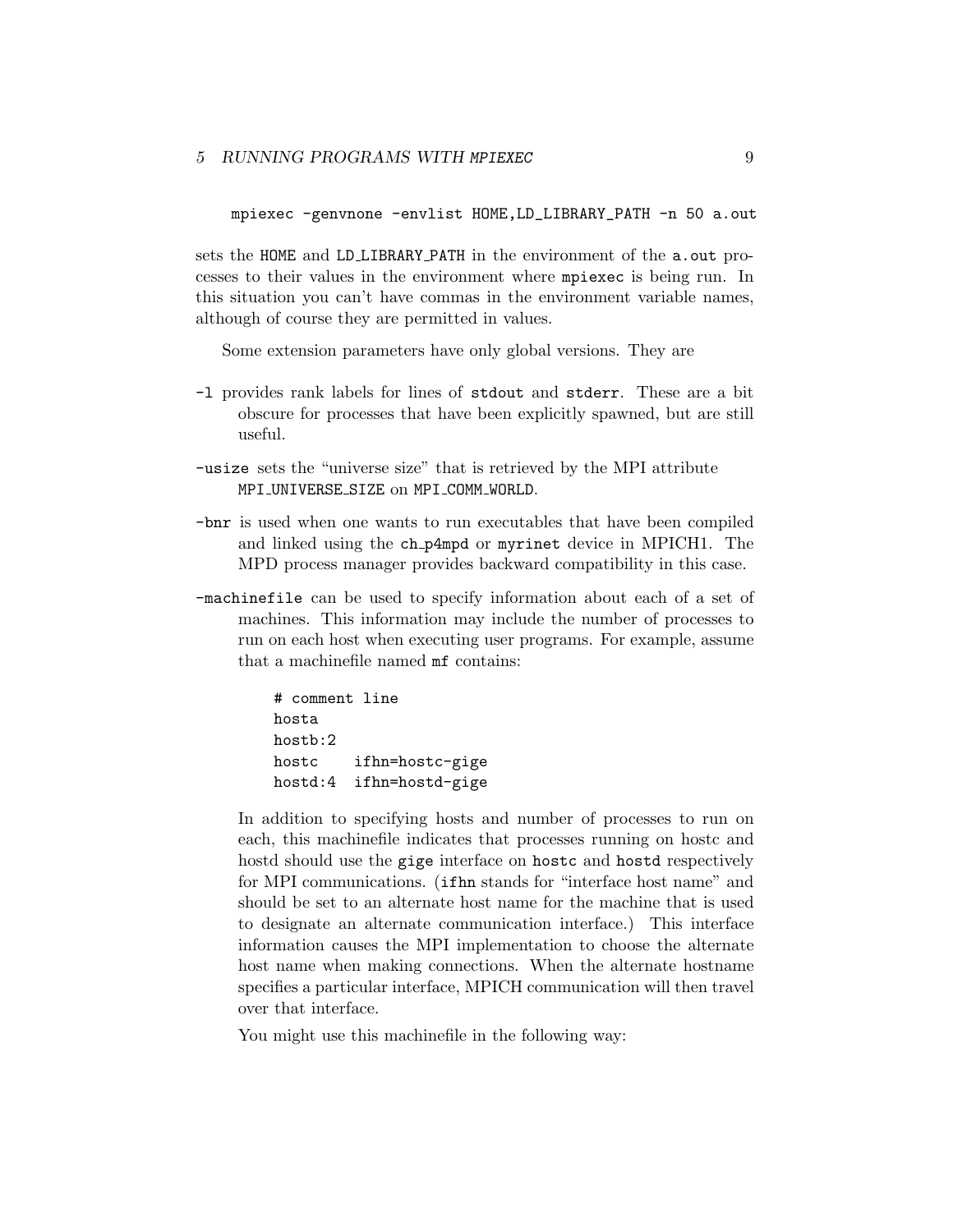```
mpiexec -machinefile mf -n 7 p0
```
Process rank 0 is to run on hosta, ranks 1 and 2 on hostb, rank 3 on hostc, and ranks 4-6 on hostd. Note that the file specifies information for up to 8 ranks and we only used 7. That is OK. But, if we had used "-n 9", an error would be raised. The file is not used as a pool of machines that are cycled through; the processes are mapped to the hosts in the order specified in the file.

A more complex command-line example might be:

```
mpiexec -l -machinefile mf -n 3 p1 : -n 2 p2 : -n 2 p3
```
Here, ranks 0-2 all run program p1 and are executed placing rank 0 on hosta and ranks 1-2 on hostb. Similarly, ranks 3-4 run p2 and are executed on hostc and hostd, respectively. Ranks 5-6 run on hostd and execute p3.

-s can be used to direct the stdin of mpiexec to specific processes in a parallel job. For example:

mpiexec -s all -n 5 a.out

directs the stdin of mpiexec to all five processes.

mpiexec -s 4 -n 5 a.out

directs it to just the process with rank 4, and

mpiexec -s 1,3 -n 5 a.out

sends it to processes 1 and 3, while

mpiexec -s 0-3 -n 5 a.out

sends stdin to processes 0, 1, 2, and 3.

The default, if -s is not specified, is to send mpiexec's stdin to process 0 only.

The redirection of -stdin through mpiexec to various MPI processes is intended primarily for interactive use. Because of the complexity of buffering large amounts of data at various processes that may not have read it yet, the redirection of large amounts of data to mpiexec's stdin is discouraged, and may cause unexpected results. That is,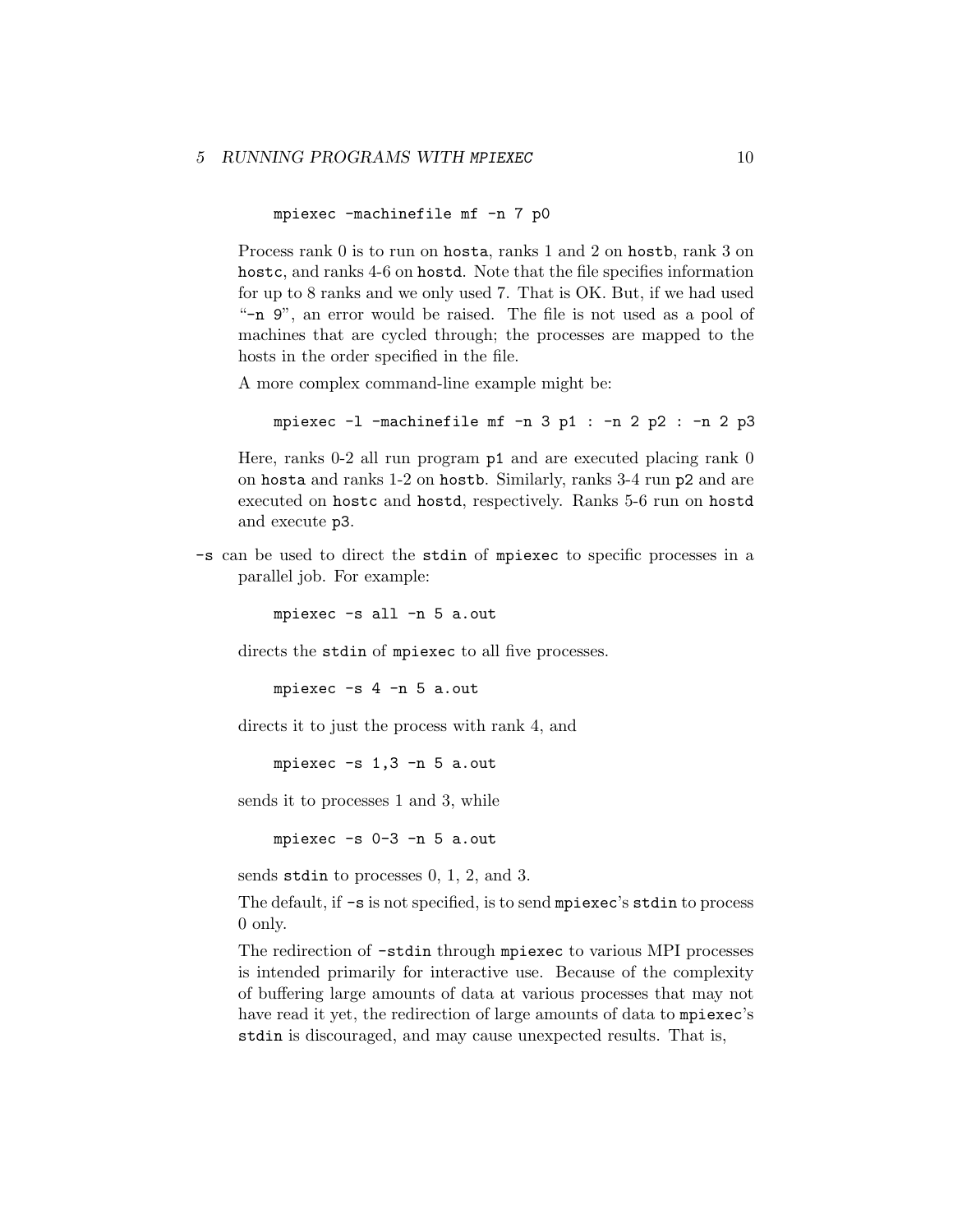mpiexec -s all -n 5 a.out < bigfile

<span id="page-15-0"></span>should not be used if bigfile is more than a few lines long. Have one of the processes open the file and read it instead. The functions in MPI-IO may be useful for this purpose.

A ":" can optionally be used between global args and normal argument sets, e.g.:

mpiexec -l -n 1 -host host1 pgm1 : -n 4 -host host2 pgm2

is equivalent to:

mpiexec -l : -n 1 -host host1 pgm1 : -n 4 -host host2 pgm2

This option implies that the global arguments can occur on a separate line in the file specified by -configfile when it is used to replace a long command line.

### 5.3.3 Environment Variables Affecting mpiexec for MPD

A small number of environment variables affect the behavior of mpiexec.

- MPIEXEC TIMEOUT The value of this environment variable is the maximum number of seconds this job will be permitted to run. When time is up, the job is aborted.
- MPIEXEC PORT RANGE If this environment variable is defined then the MPD system will restrict its usage of ports for connecting its various processes to ports in this range. If this variable is not assigned, but MPICH\_PORT\_RANGE is assigned, then it will use the range specified by MPICH PORT RANGE for its ports. Otherwise, it will use whatever paorts are assigned to it by the system. Port ranges are given as a pair of integers separated by a colon.
- MPIEXEC BNR If this environment variable is defined (its value, if any, is currently insignificant), then MPD will act in backward-compatibility mode, supporting the BNR interface from the original MPICH (e.g. versions  $1.2.0 - 1.2.7p1$ ) instead of its native PMI interface, as a way for application processes to interact with the process management system.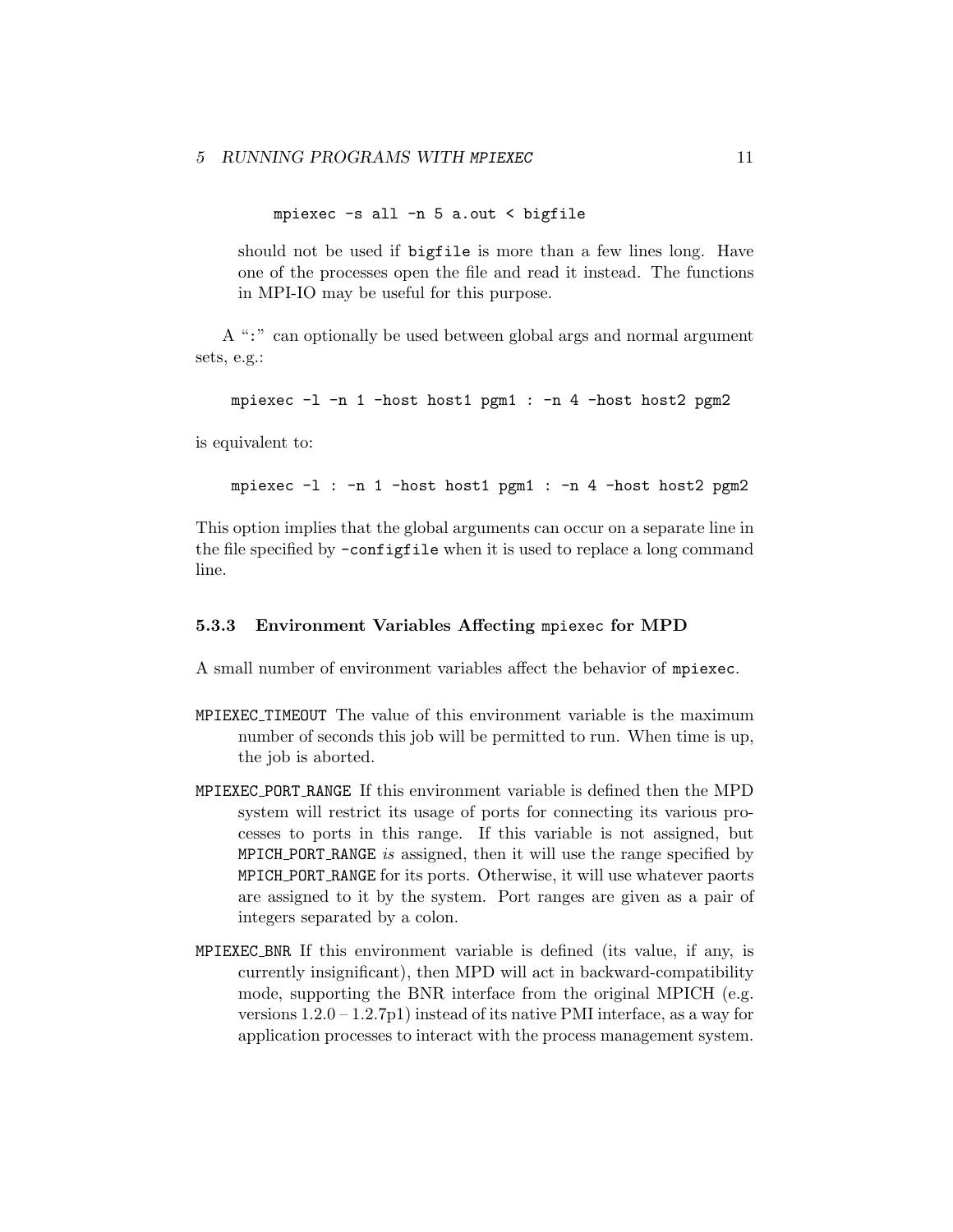<span id="page-16-0"></span>MPD CON EXT Adds a string to the default Unix socket name used by mpiexec to find the local mpd. This allows one to run multiple mpd rings at the same time.

## 5.4 Extensions for SMPD Process Management Environment

SMPD is an alternate process manager that runs on both Unix and Windows. It can launch jobs across both platforms if the binary formats match (big/little endianness and size of C types– int, long, void\*, etc).

## 5.4.1 mpiexec arguments for SMPD

mpiexec for smpd accepts the standard MPI-2 mpiexec options. Execute

mpiexec

or

```
mpiexec -help2
```
to print the usage options. Typical usage:

mpiexec -n 10 myapp.exe

All options to mpiexec:

-n x

-np x launch x processes

-localonly x

-np x -localonly launch x processes on the local machine

-machinefile filename use a file to list the names of machines to launch on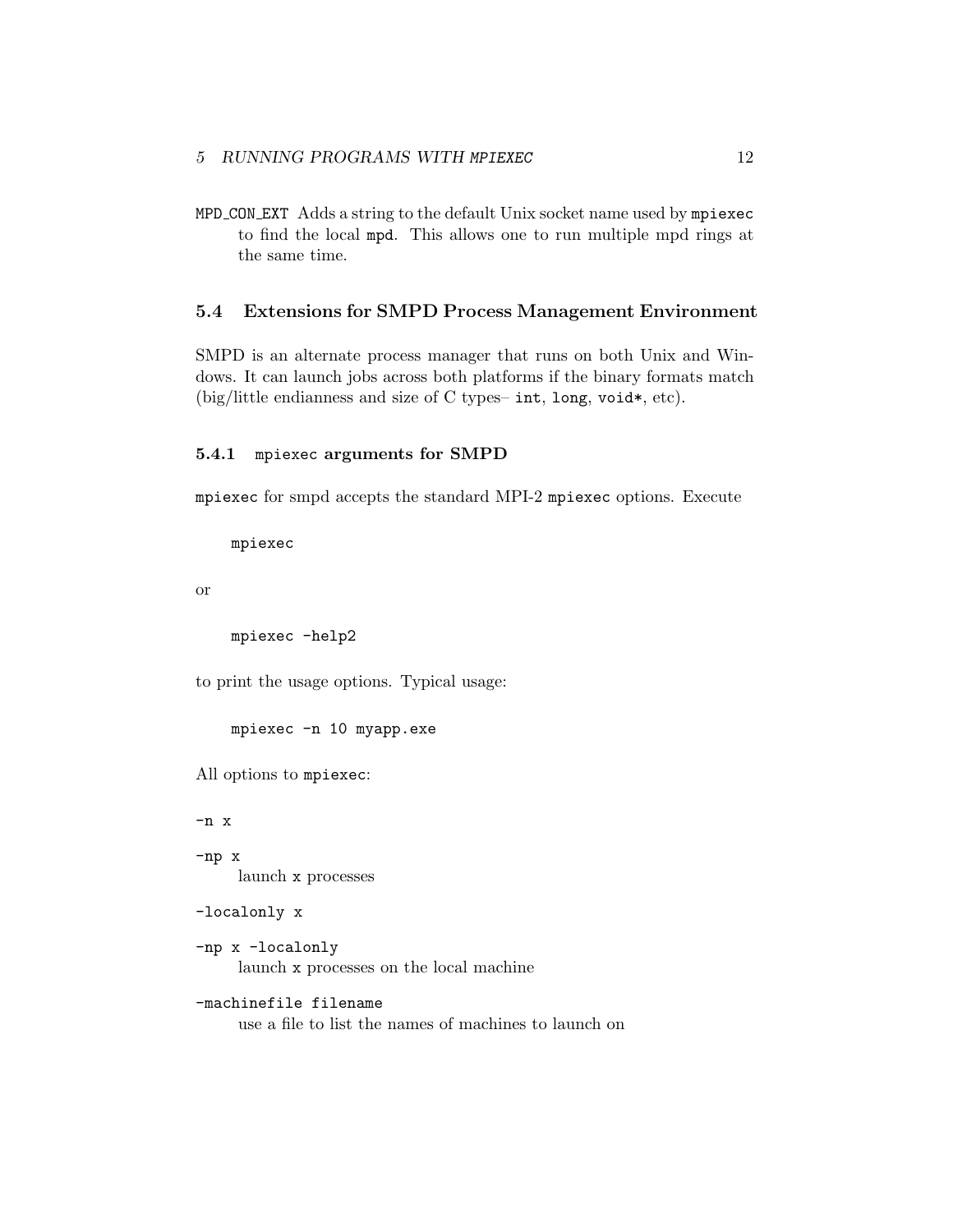### -host hostname

launch on the specified host.

-hosts n host1 host2 ... hostn

-hosts n host1 m1 host2 m2 ... hostn mn launch on the specified hosts. In the second version the number of processes =  $m1 + m2 + ... + mn$ 

-dir drive:\my\working\directory

### -wdir /my/working/directory

launch processes with the specified working directory.  $(-dir and -wdir)$ are equivalent)

### -env var val

set environment variable before launching the processes

#### -exitcodes

print the process exit codes when each process exits.

#### -noprompt

prevent mpiexec from prompting for user credentials. Instead errors will be printed and mpiexec will exit.

### -localroot

launch the root process directly from mpiexec if the host is local. (This allows the root process to create windows and be debugged.)

## -port port

### -p port

specify the port that smpd is listening on.

### -phrase passphrase

specify the passphrase to authenticate connections to smpd with.

### -smpdfile filename

specify the file where the smpd options are stored including the passphrase. (unix only option)

### -path search\_path

search path for executable, ; separated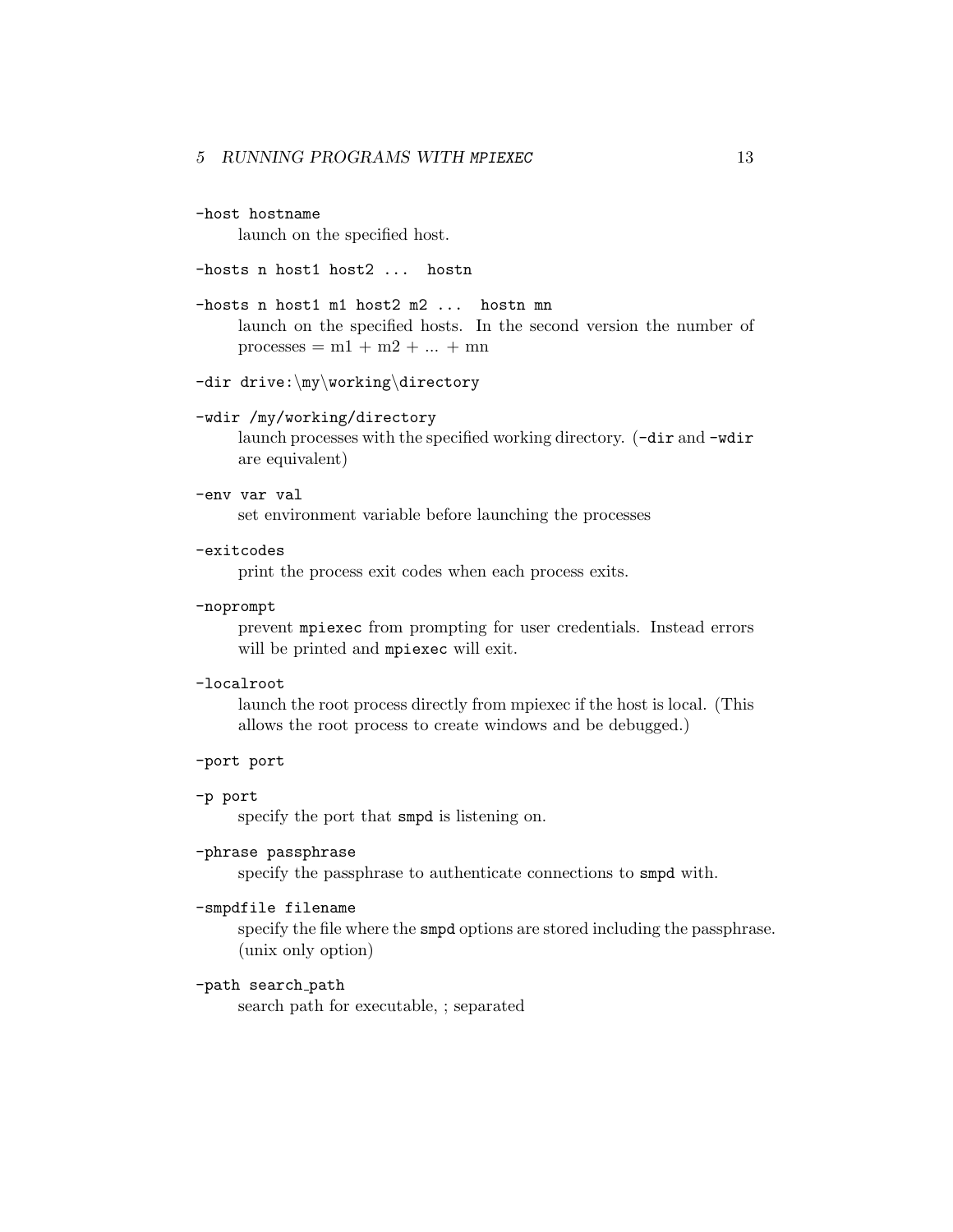### -timeout seconds

timeout for the job.

Windows specific options:

### -map drive:\\host\share

map a drive on all the nodes this mapping will be removed when the processes exit

#### -logon

prompt for user account and password

## -pwdfile filename

read the account and password from the file specified.

put the account on the first line and the password on the second

### -nopopup\_debug

disable the system popup dialog if the process crashes

## -priority class[:level]

set the process startup priority class and optionally level.  $class = 0,1,2,3,4 = id$ le, below, normal, above, high  $level = 0,1,2,3,4,5 = idle, lowest, below, normal, above, highest$ the default is -priority 2:3

#### -register

encrypt a user name and password to the Windows registry.

### -remove

delete the encrypted credentials from the Windows registry.

### -validate [-host hostname]

validate the encrypted credentials for the current or specified host.

### -delegate

use passwordless delegation to launch processes.

#### -impersonate

use passwordless authentication to launch processes.

### -plaintext

don't encrypt the data on the wire.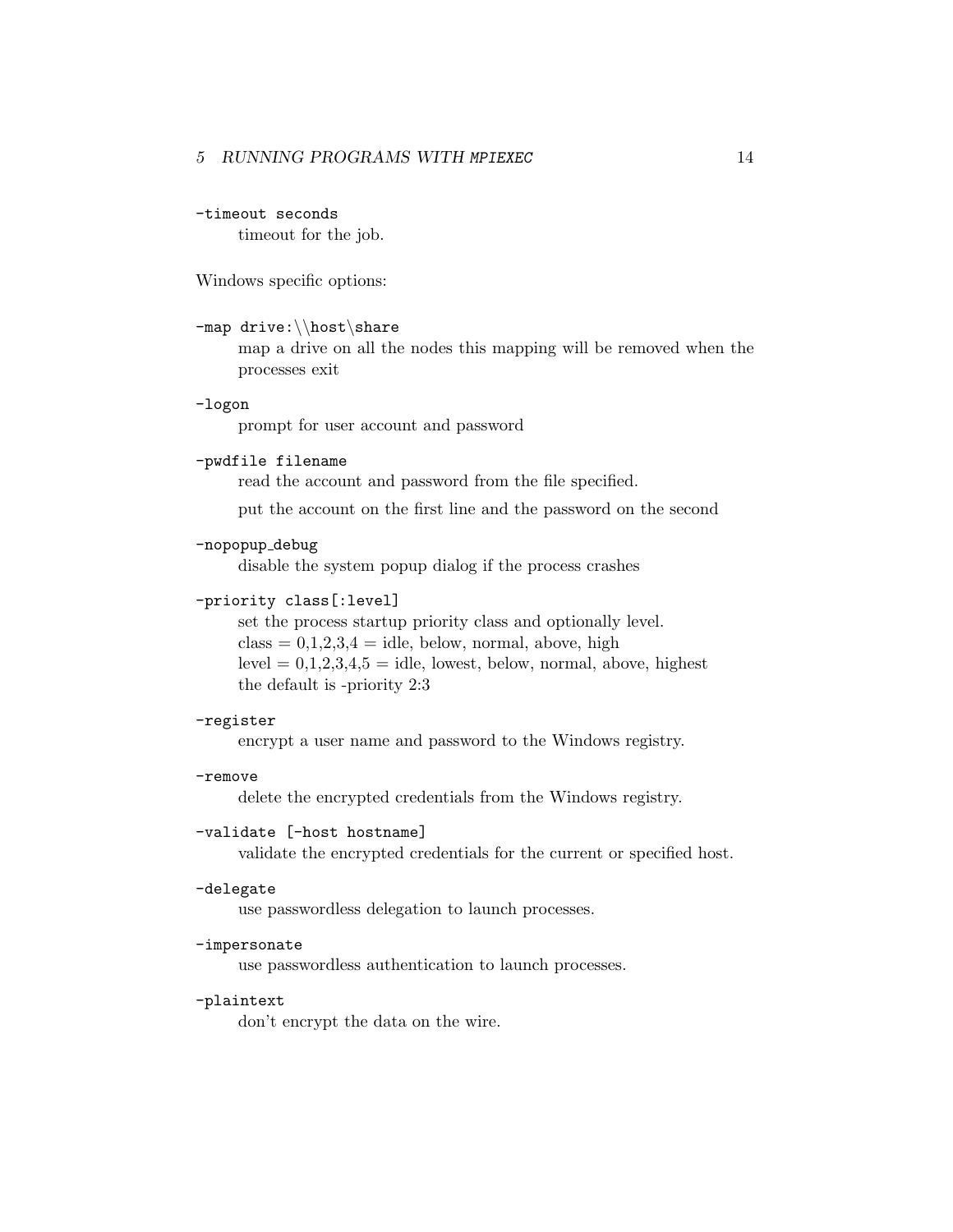## <span id="page-19-0"></span>5.5 Extensions for the gforker Process Management Environment

gforker is a process management system for starting processes on a single machine, so called because the MPI processes are simply forked from the mpiexec process. This process manager supports programs that use MPI Comm spawn and the other dynamic process routines, but does not support the use of the dynamic process routines from programs that are not started with mpiexec. The gforker process manager is primiarily intended as a debugging aid as it simplifies development and testing of MPI programs on a single node or processor.

### 5.5.1 mpiexec arguments for gforker

In addition to the standard mpiexec command-line arguments, the gforker mpiexec supports the following options:

- $-\text{np}$  <num> A synonym for the standard  $-\text{n}$  argument
- -env <name> <value> Set the environment variable <name> to <value> for the processes being run by mpiexec.
- -envnone Pass no environment variables (other than ones specified with other -env or -genv arguments) to the processes being run by mpiexec. By default, all environment variables are provided to each MPI process (rationale: principle of least surprise for the user)
- -envlist <list> Pass the listed environment variables (names separated by commas), with their current values, to the processes being run by mpiexec.
- -genv <name> <value> The
- -genv options have the same meaning as their corresponding -env version, except they apply to all executables, not just the current executable (in the case that the colon syntax is used to specify multiple execuables).
- -genvnone Like -envnone, but for all executables
- -genvlist <list> Like -envlist, but for all executables
- -usize <n> Specify the value returned for the value of the attribute MPI UNIVERSE SIZE.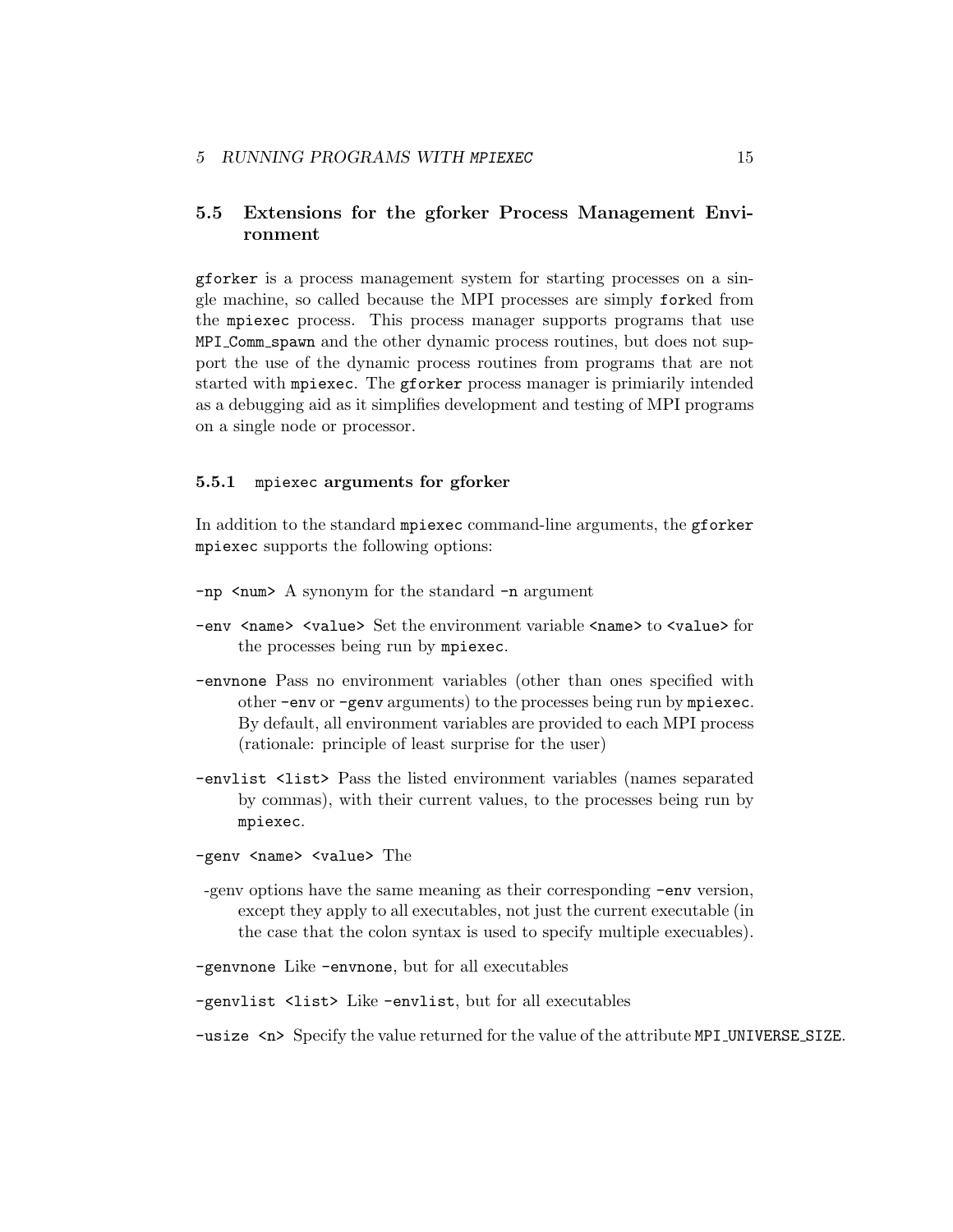- -l Label standard out and standard error (stdout and stderr) with the rank of the process
- -maxtime <n> Set a timelimit of <n> seconds.
- -exitinfo Provide more information on the reason each process exited if there is an abnormal exit

In addition to the commandline argments, the gforker mpiexec provides a number of environment variables that can be used to control the behavior of mpiexec:

- MPIEXEC TIMEOUT Maximum running time in seconds. mpiexec will terminate MPI programs that take longer than the value specified by MPIEXEC TIMEOUT.
- MPIEXEC UNIVERSE SIZE Set the universe size
- MPIEXEC PORT RANGE Set the range of ports that mpiexec will use in communicating with the processes that it starts. The format of this is <low>:<high>. For example, to specify any port between 10000 and 10100, use 10000:10100.
- MPICH PORT RANGE Has the same meaning as MPIEXEC PORT RANGE and is used if MPIEXEC PORT RANGE is not set.
- MPIEXEC PREFIX DEFAULT If this environment variable is set, output to standard output is prefixed by the rank in MPI COMM WORLD of the process and output to standard error is prefixed by the rank and the text (err); both are followed by an angle bracket (>). If this variable is not set, there is no prefix.
- MPIEXEC PREFIX STDOUT Set the prefix used for lines sent to standard output. A %d is replaced with the rank in MPI\_COMM\_WORLD; a %w is replaced with an indication of which MPI COMM WORLD in MPI jobs that involve multiple MPI COMM WORLDs (e.g., ones that use MPI Comm spawn or MPI Comm connect).
- MPIEXEC PREFIX STDERR Like MPIEXEC PREFIX STDOUT, but for standard error.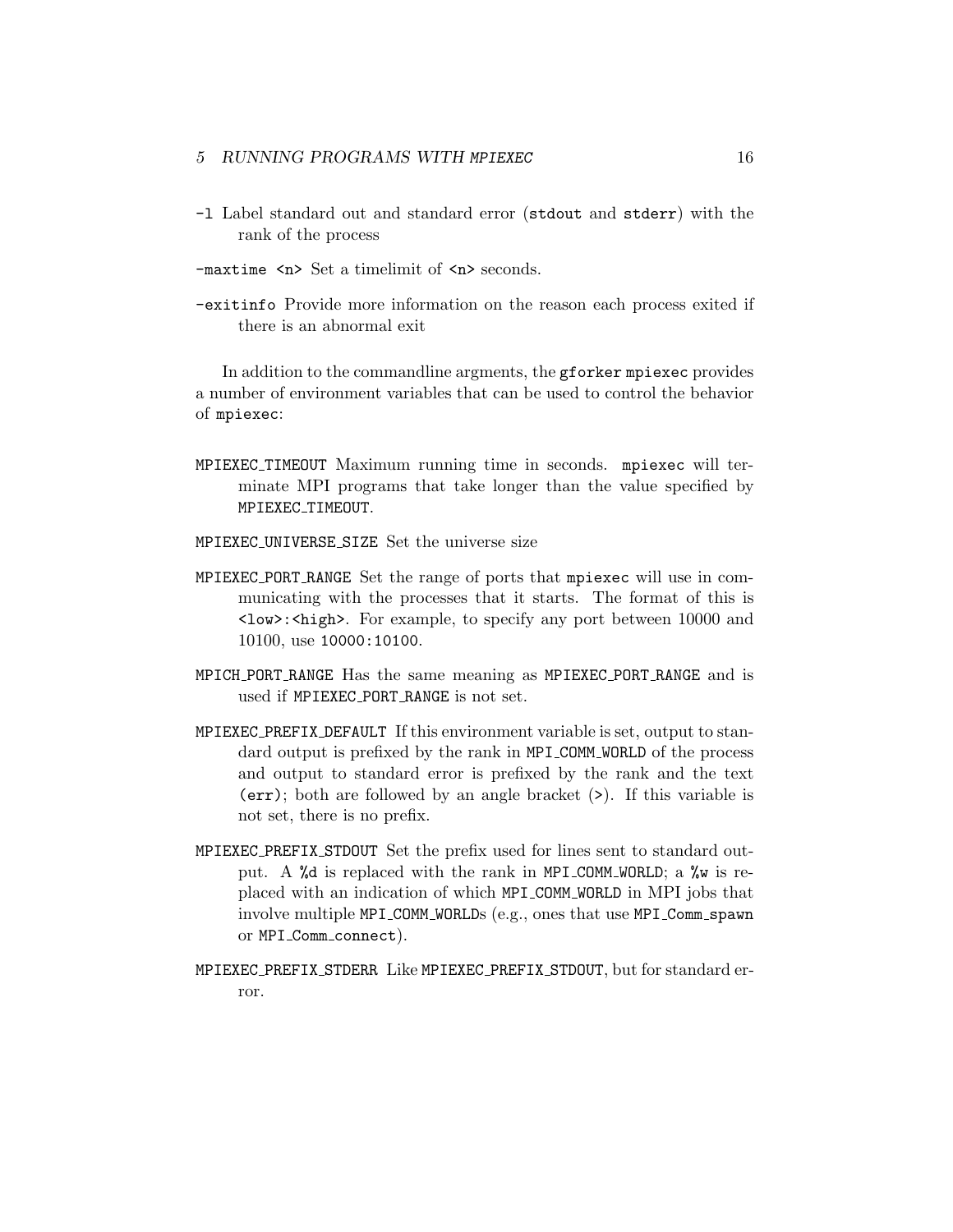<span id="page-21-0"></span>MPIEXEC STDOUTBUF Sets the buffering mode for standard output. Valid values are NONE (no buffering), LINE (buffering by lines), and BLOCK (buffering by blocks of characters; the size of the block is implementation defined). The default is NONE.

MPIEXEC STDERRBUF Like MPIEXEC STDOUTBUF, but for standard error.

## 5.6 Restrictions of the remshell Process Management Environment

The remshell "process manager" provides a very simple version of mpiexec that makes use of the secure shell command (ssh) to start processes on a collection of machines. As this is intended primarily as an illustration of how to build a version of mpiexec that works with other process managers, it does not implement all of the features of the other mpiexec programs described in this document. In particular, it ignores the command line options that control the environment variables given to the MPI programs. It does support the same output labeling features provided by the gforker version of mpiexec. However, this version of mpiexec can be used much like the mpirun for the ch p4 device in MPICH-1 to run programs on a collection of machines that allow remote shells. A file by the name of machines should contain the names of machines on which processes can be run, one machine name per line. There must be enough machines listed to satisfy the requested number of processes; you can list the same machine name multiple times if necessary.

For more complex needs or for faster startup, we recommend the use of the mpd process manager.

## 6 Managing the Process Management Environment

Some of the process managers supply user commands that can be used to interact with the process manager and to control jobs. In this section we describe user commands that may be useful.

## 6.1 MPD

mpd starts an mpd daemon.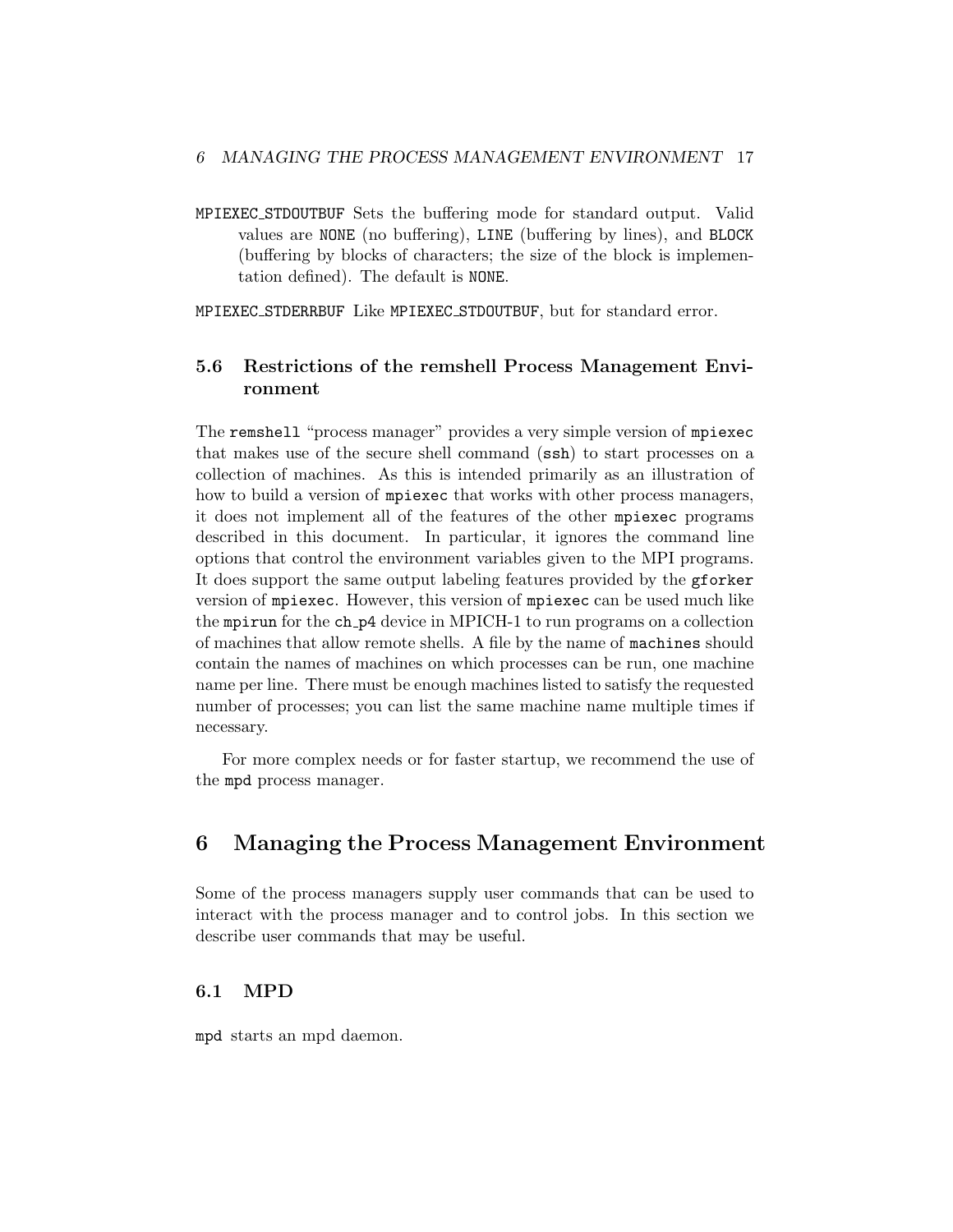<span id="page-22-0"></span>mpdboot starts a set of mpd's on a list of machines.

- mpdtrace lists all the MPD daemons that are running. The -l option lists full hostnames and the port where the mpd is listening.
- mpdlistjobs lists the jobs that the mpd's are running. Jobs are identified by the name of the mpd where they were submitted and a number.
- mpdkilljob kills a job specified by the name returned by mpdlistjobs
- mpdsigjob delivers a signal to the named job. Signals are specified by name or number.

You can use keystrokes to provide signals in the usual way, where mpiexec stands in for the entire parallel application. That is, if mpiexec is being run in a Unix shell in the foreground, you can use ^C (control-C) to send a SIGINT to the processes, or ^Z (control-Z) to suspend all of them. A suspended job can be continued in the usual way.

Precise argument formats can be obtained by passing any MPD command the  $-\text{help}$  or  $-\text{h}$  argument. More details can be found in the README in the mpich2 top-level directory or the README file in the MPD directory mpich2/src/pm/mpd.

## 7 Debugging

Debugging parallel programs is notoriously difficult. Here we describe a number of approaches, some of which depend on the exact version of MPICH2 you are using.

## 7.1 gdb via mpiexec

If you are using the MPD process manager, you can use the -gdb argument to mpiexec to execute a program with each process running under the control of the gdb sequential debugger. The -gdb option helps control the multiple instances of gdb by sending stdin either to all processes or to a selected process and by labeling and merging output. The current implementation has some minor limitations. For example, we do not support setting your own prompt. This is because we capture the gdb output and examine it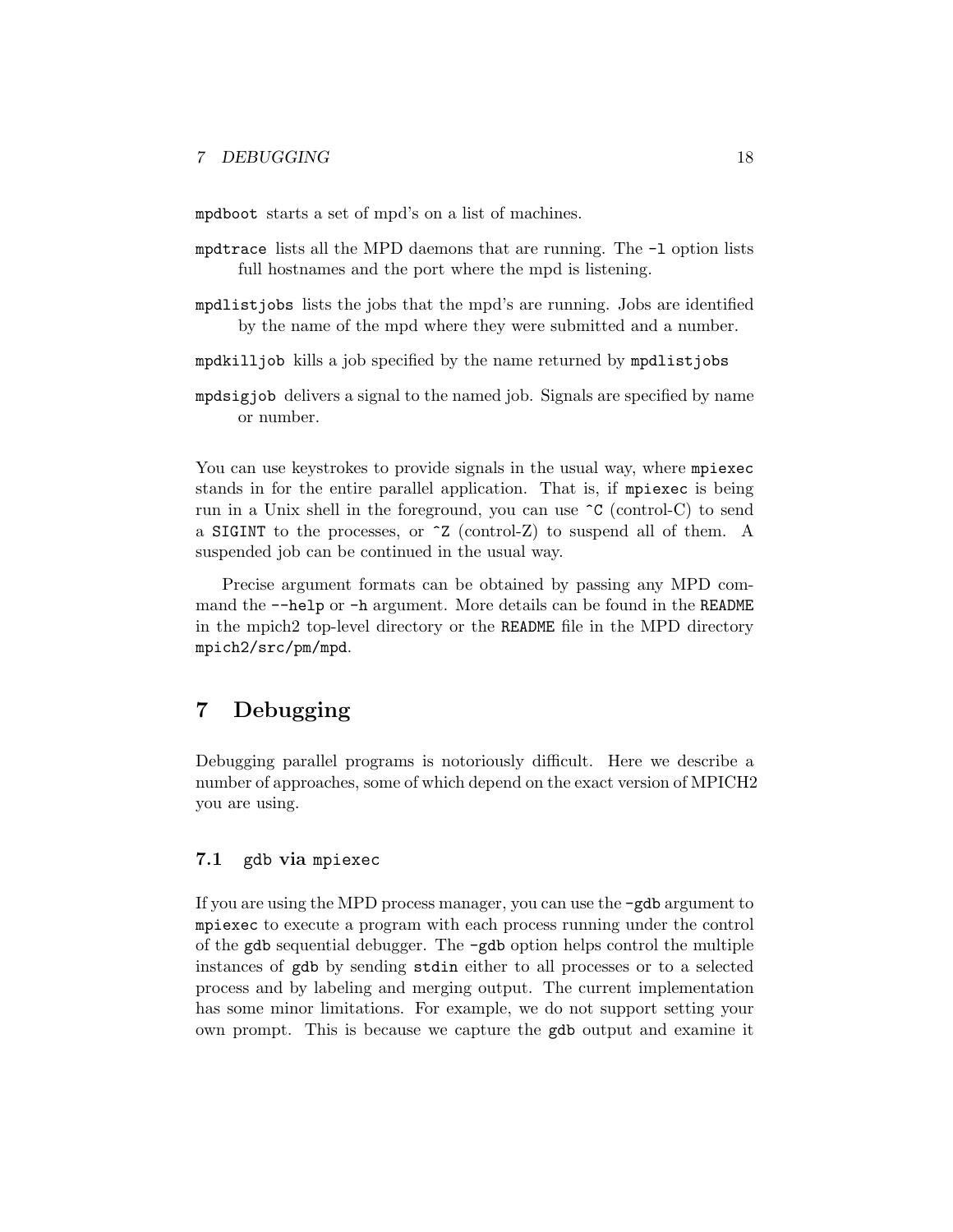before processing it, e.g. merging identical lines. Also, we set a breakpoint at the beginning of main to get all processes synchronized at the beginning. Thus, the user will have a duplicate, unusable breakpoint if he sets one at the very first executable line of main. Otherwise, to the extent possible, we try to simply pass user input through to gdb and lets things progress normally.

The following script of a  $-gdb$  session gives an idea of how this works. Input keystrokes are sent to all processes unless specifially directed by the "z" command.

```
ksl2% mpiexec -gdb -n 10 cpi
0-9: (gdb) l
0-9: 5 double f(double);
0-9: 6
0-9: 7 double f(double a)
0-9: 8 {
0-9: 9 return (4.0 / (1.0 + a*a));
0-9: 10 }
0-9: 11
0-9: 12 int main(int argc, char *argv[])
0-9: 13 {
0-9: 14 int done = 0, n, myid, numprocs, i;
0-9: (gdb)
0-9: 15 double PI25DT = 3.141592653589793238462643;
0-9: 16 double mypi, pi, h, sum, x;
0-9: 17 double startwtime = 0.0, endwtime;
0-9: 18 int namelen;
0-9: 19 char processor_name[MPI_MAX_PROCESSOR_NAME];
0-9: 20
0-9: 21 MPI_Init(&argc, &argv);
0-9: 22 MPI_Comm_size(MPI_COMM_WORLD, &numprocs);
0-9: 23 MPI_Comm_rank(MPI_COMM_WORLD, &myid);
0-9: 24 MPI_Get_processor_name(processor_name,&namelen);
0-9: (gdb)
0-9: 25
0-9: 26 fprintf(stdout, "Process %d of %d is on %s\n",
0-9: 27 myid, numprocs, processor_name);
0-9: 28 fflush(stdout);
0-9: 290-9: 30 n = 10000; /* default # of rectangles */0-9: 31 if (myid == 0)
0-9: 32 startwtime = MPI_Wtime();
0-9: 33
```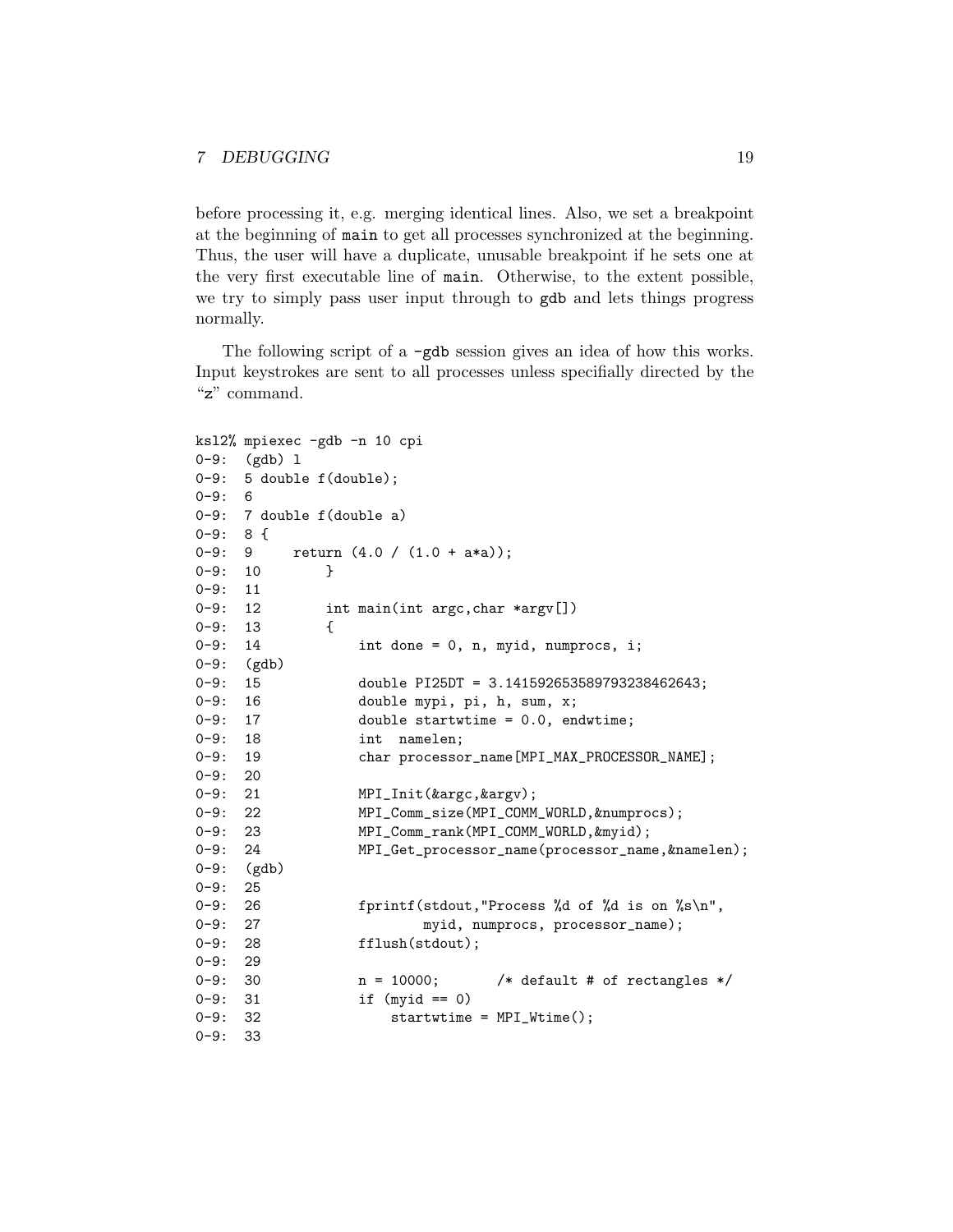```
0-9: 34 MPI_Bcast(&n, 1, MPI_INT, 0, MPI_COMM_WORLD);
0-9: (gdb) b 30
0-9: Breakpoint 2 at 0x4000000000002541:
                   file /home/lusk/mpich2/examples/cpi.c, line 30.
0-9: (gdb) r
0-9: Continuing.
0: Process 0 of 10 is on ksl2
1: Process 1 of 10 is on ksl2
2: Process 2 of 10 is on ksl2
3: Process 3 of 10 is on ksl2
4: Process 4 of 10 is on ksl2
5: Process 5 of 10 is on ksl2
6: Process 6 of 10 is on ksl2
7: Process 7 of 10 is on ksl2
8: Process 8 of 10 is on ksl2
9: Process 9 of 10 is on ksl2
0 - 9:0-9: Breakpoint 2, main (argc=1, argv=0x60000fffffffb4b8)
0-9: at /home/lusk/mpich2/examples/cpi.c:30
0-9: 30 n = 10000; * default # of rectangles */
0-9: (gdb) n
0-9: 31 if (myid == 0)
0-9: (gdb) n
0: 32 startwtime = MPI_Wtime();
1-9: 34 MPI_Bcast(&n, 1, MPI_INT, 0, MPI_COMM_WORLD);
0-9: (gdb) z 0
0: (gdb) n
0: 34 MPI_Bcast(&n, 1, MPI_INT, 0, MPI_COMM_WORLD);
0: (gdb) z
0-9: (gdb) where
0-9: #0 main (argc=1, argv=0x60000fffffffb4b8)
0-9: at /home/lusk/mpich2/examples/cpi.c:34
0-9: (gdb) n
0-9: 36 h = 1.0 / (double) n;
0-9: (gdb)
0-9: 37 sum = 0.0;
0-9: (gdb)
0-9: 39 for (i = myid + 1; i \le n; i += numprocess)0-9: (gdb)
0-9: 41 x = h * ((double)i - 0.5);0-9: (gdb)
0-9: 42 sum + = f(x);
0-9: (gdb)
0-9: 39 for (i = myid + 1; i \le n; i += numprocess)0-9: (gdb)
```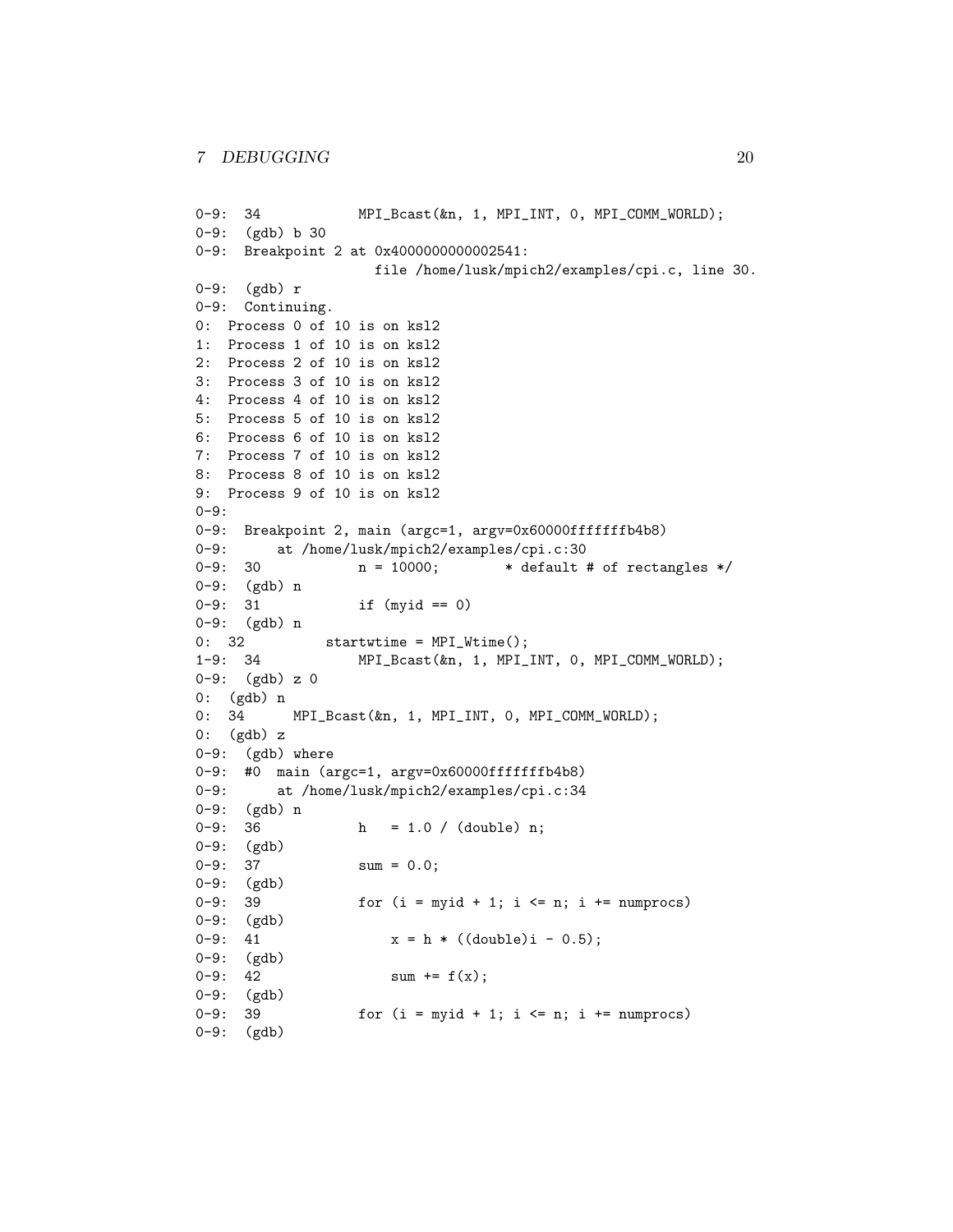0-9: 41  $x = h * ((double)i - 0.5);$ 0-9: (gdb) 0-9: 42  $sum + f(x)$ ; 0-9: (gdb) 0-9: 39 for  $(i = myid + 1; i \le n; i += numprocess)$ 0-9: (gdb) 0-9: 41  $x = h * ((double)i - 0.5);$ 0-9: (gdb)  $0-9: 42$  sum  $+= f(x);$ 0-9: (gdb) 0-9: 39 for  $(i = myid + 1; i \le n; i += numprocs)$ 0-9: (gdb) 0-9: 41  $x = h * ((double)i - 0.5);$ 0-9: (gdb) 0-9: 42 sum  $+ = f(x)$ ; 0-9: (gdb) 0-9: 39 for  $(i = myid + 1; i \le n; i += numprocess)$ 0-9: (gdb) 0-9: 41  $x = h * ((double)i - 0.5);$ 0-9: (gdb) 0-9: 42 sum  $+= f(x);$ 0-9: (gdb) 0-9: 39 for  $(i = myid + 1; i \le n; i += numprocess)$ 0-9: (gdb) 0-9: 41  $x = h * ((double)i - 0.5);$ 0-9: (gdb)  $0-9: 42$  sum  $+= f(x);$ 0-9: (gdb) p sum 0: \$1 = 19.999875951497799 1: \$1 = 19.999867551672725 2: \$1 = 19.999858751863549 3: \$1 = 19.999849552071328 4: \$1 = 19.999839952297158 5: \$1 = 19.999829952542203 6: \$1 = 19.999819552807658 7: \$1 = 19.999808753094769 8: \$1 = 19.999797553404832 9: \$1 = 19.999785953739192 0-9: (gdb) c 0-9: Continuing. 0: pi is approximately 3.1415926544231256, Error is 0.0000000008333325 1-9: 1-9: Program exited normally. 1-9: (gdb) 0: wall clock time = 44.909412 0: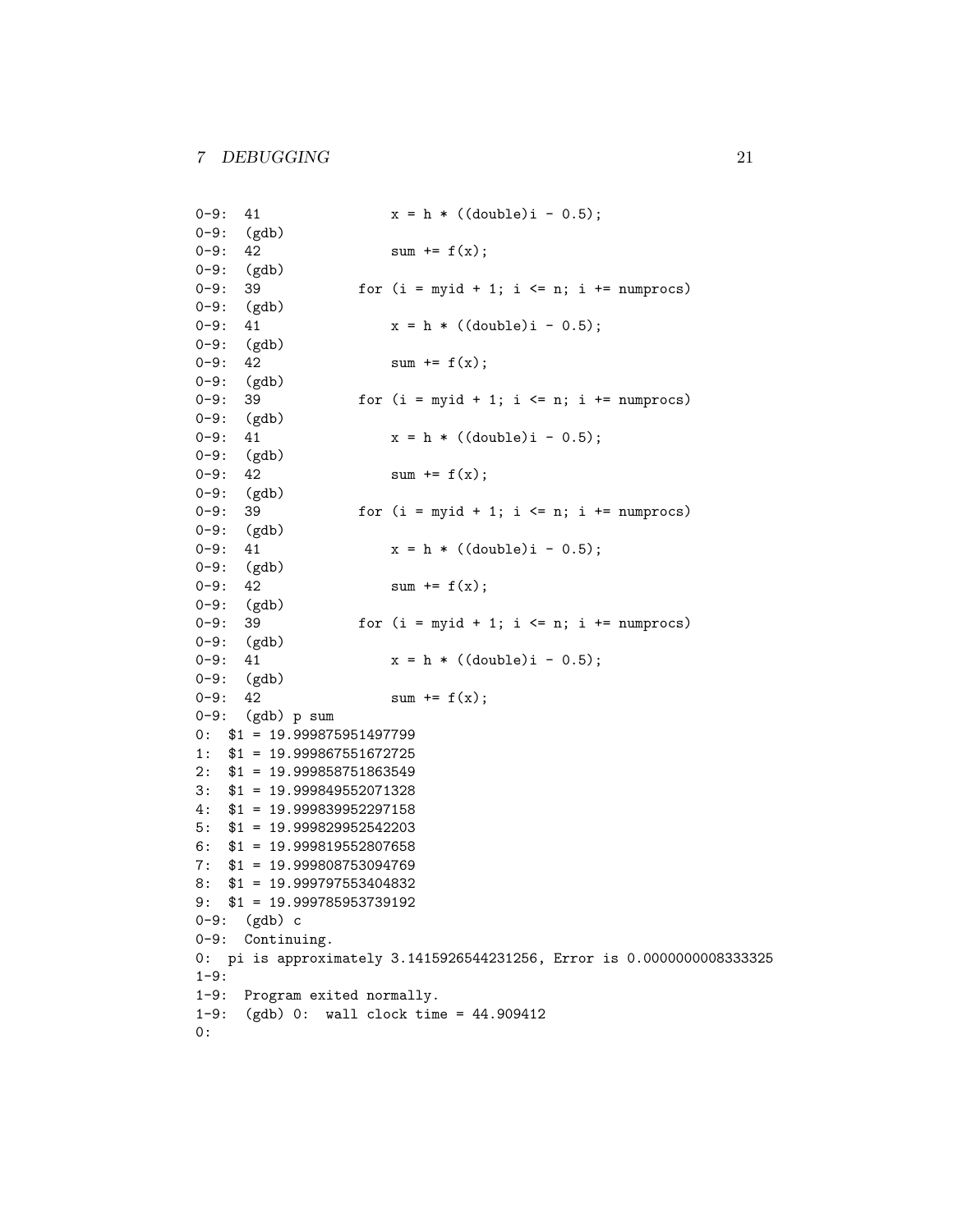```
0: Program exited normally.
0: (gdb) q
0-9: MPIGDB ENDING
ksl2%
```
You can attach to a running job with

mpiexec -gdba <jobid>

where <jobid> comes from mpdlistjobs.

## 7.2 TotalView

MPICH2 supports use of the TotalView debugger from Etnus, through the MPD process manager only. If MPICH2 has been configured to enable debugging with TotalView (See the section on configuration of the MPD process manager in the Installer's Guide) then one can debug an MPI program started with MPD by adding -tv to the global mpiexec arguments, as in

mpiexec -tv -n 3 cpi

You will get a popup window from TotalView asking whether you want to start the job in a stopped state. If so, when the TotalView window appears, you may see assembly code in the source window. Click on main in the stack window (upper left) to see the source of the main function. TotalView will show that the program (all processes) are stopped in the call to MPI Init.

When debugging with TotalView using the above startup sequence, MPICH2 jobs cannot be restarted without exiting TotalView. In MPICH2 version 1.0.6 or later, TotalView can be invoked on an MPICH2 job as follows:

totalview python -a 'which mpiexec' -tvsu \ <mpiexec args> <program> <program args>

and the MPICH2 job will be fully restartable within TotalView.

If you have MPICH2 version 1.0.6 or later and TotalView 8.1.0 or later, you can use a TotalView feature called indirect launch with MPICH2. Invoke TotalView as: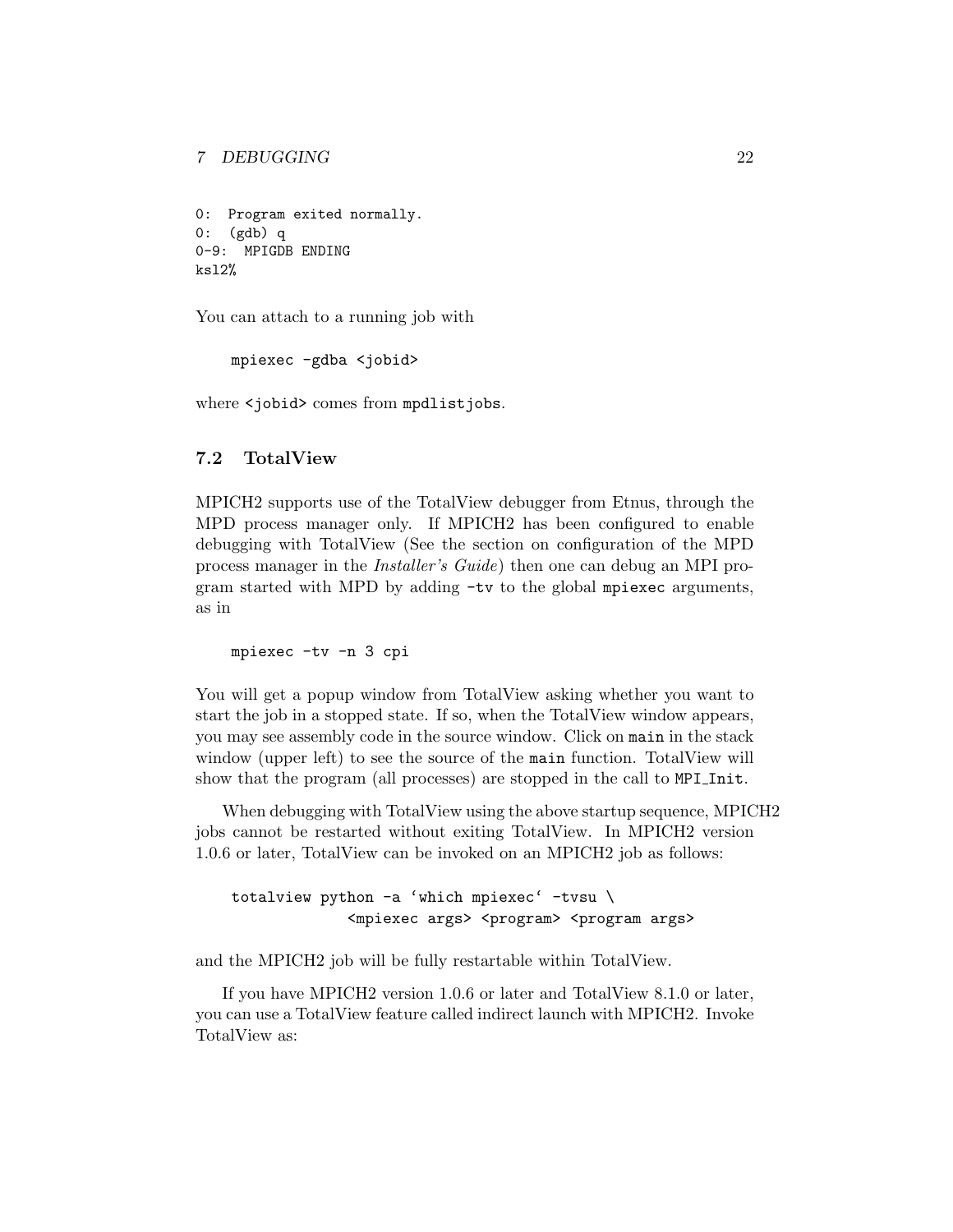<span id="page-27-0"></span>8 MPE 23

totalview <program> -a <program args>

Then select the Process/Startup Parameters command. Choose the Parallel tab in the resulting dialog box and choose MPICH2 as the parallel system. Then set the number of tasks using the Tasks field and enter other needed mpiexec arguments into the Additional Starter Arguments field.

If you want to be able to attach to a running MPICH2 job using TotalView, you must use the -tvsu option to mpiexec when starting the job. Using this option will add a barrier inside MPI<sub>-Init</sub> and hence may affect startup performance slightly. It will have no effect on the running of the job once all tasks have returned from MPI Init. In order to debug a running MPICH2 job, you must attach TotalView to the instance of Python that is running the mpiexec script. If you have just one task running on the node where you invoked mpiexec, and no other Python scripts running, there will be three instances of Python running on the node. One of these is the parent of the MPICH2 task on that node, and one is the parent of that Python process. Neither of those is the instance of Python you want to attach to—they are both running the MPD script. The third instance of Python has no children and is not the child of a Python process. That is the one that is running mpiexec and is the one you want to attach to.

## 8 MPE

MPICH2 comes with the same MPE (Multi-Processing Environment) tools that are included with MPICH1. These include several trace libraries for recording the execution of MPI programs and the Jumpshot and SLOG tools for performance visualization, and a MPI collective and datatype checking library. The MPE tools are built and installed by default and should be available without requiring any additional steps. The easiest way to use MPE profiling libraries is through the -mpe= switch provided by MPICH2's compiler wrappers, mpicc, mpicxx, mpif77, and mpif90.

## 8.1 MPI Logging

MPE provides automatic MPI logging. For instance, to view MPI communication pattern of a program, fpilog.f, one can simply link the source file as follows: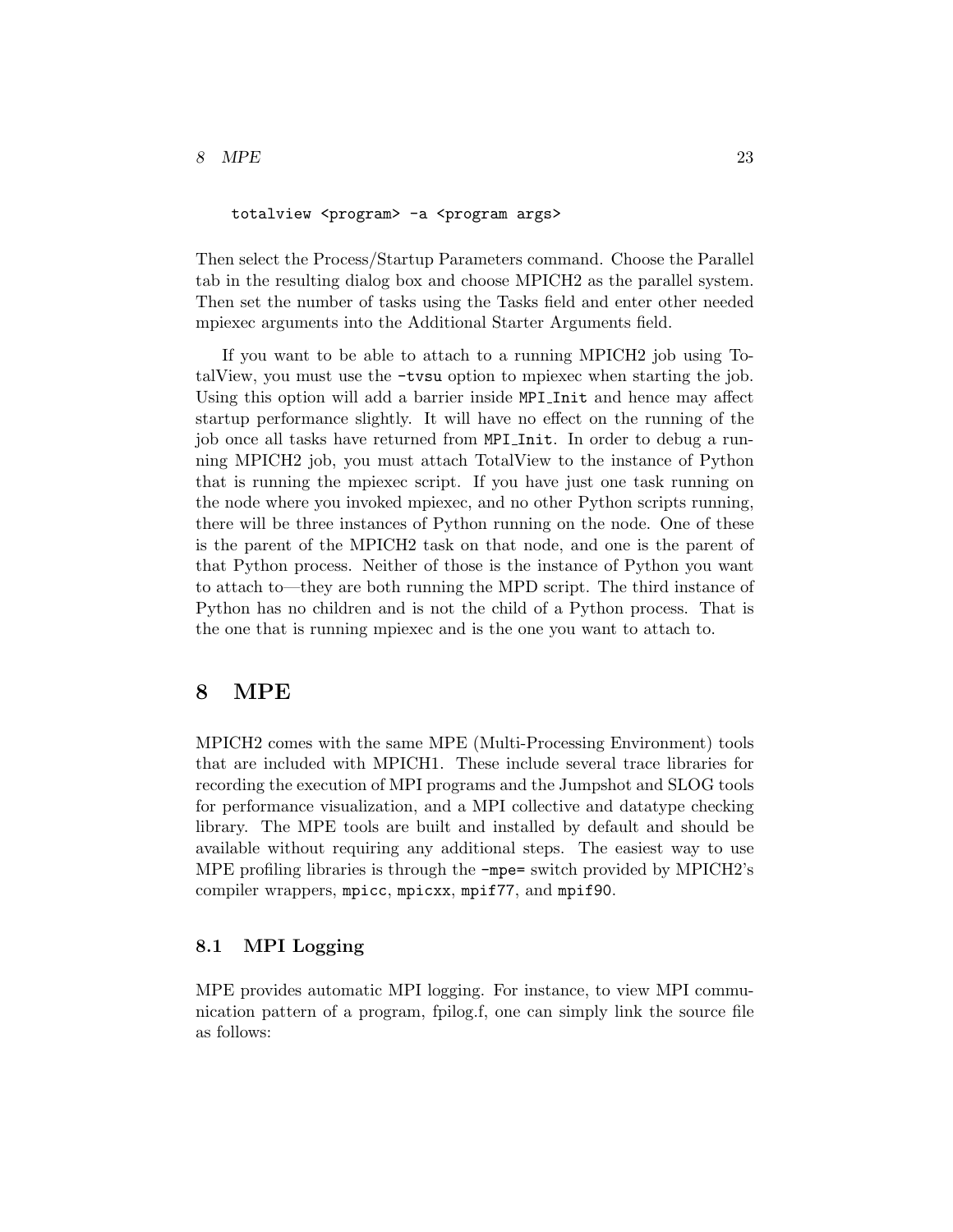<span id="page-28-0"></span>8 MPE  $^{24}$ 

```
mpif90 -mpe=mpilog -o fpilog fpilog.f
```
The -mpe=mpilog option will link with appropriate MPE profiling libraries. Then running the program through mpiexec will result a logfile, Unknown.clog2, in the working directory. The final step is to convert and view the logfile through Jumpshot:

jumpshot Unknown.clog2

## 8.2 User-defined logging

In addition to using the predefined MPE logging to log MPI calls, MPE logging calls can be inserted into user's MPI program to define and log states. These states are called User-Defined states. States may be nested, allowing one to define a state describing a user routine that contains several MPI calls, and display both the user-defined state and the MPI operations contained within it.

The typical way to insert user-defined states is as follows:

- Get handles from MPE logging library: MPE Log\_get\_state\_eventIDs() has to be used to get unique event IDs (MPE logging handles).  $<sup>1</sup>$  This</sup> is important if you are writing a library that uses the MPE logging routines from the MPE system. Hardwiring the eventIDs is considered a bad idea since it may cause eventID confict and so the practice isn't supported.
- Set the logged state's characteristics: MPE Describe state() sets the name and color of the states.
- Log the events of the logged states: MPE Log event () are called twice to log the user-defined states.

<sup>1</sup>Older MPE libraries provide MPE Log get event number() which is still being supported but has been deprecated. Users are strongly urged to use MPE Log get state eventIDs() instead.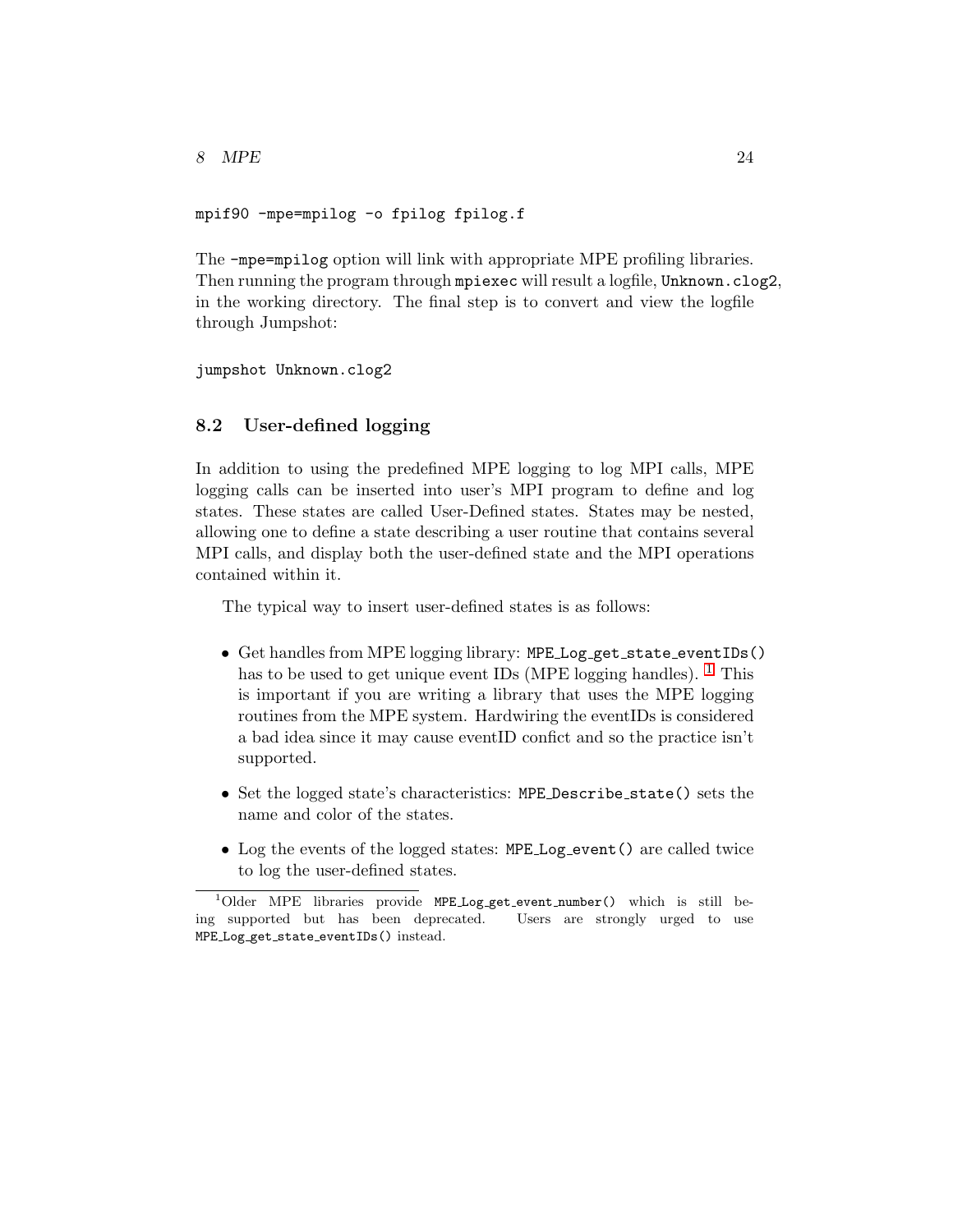<span id="page-29-0"></span>Below is a simple example that uses the 3 steps outlined above.

```
int eventID_begin, eventID_end;
...
MPE_Log_get_state_eventIDs( &eventID_begin, &eventID_end );
...
MPE_Describe_state( eventID_begin, eventID_end,
                    "Multiplication", "red" );
...
MyAmult( Matrix m, Vector v )
{
    /* Log the start event of the red "Multiplication" state */
    MPE_Log_event( eventID_begin, 0, NULL );
    ... Amult code, including MPI calls ...
    /* Log the end event of the red "Multiplication" state */
    MPE_Log_event( eventID_end, 0, NULL );
}
```
The logfile generated by this code will have the MPI routines nested within the routine MyAmult().

Besides user-defined states, MPE2 also provides support for user-defined events which can be defined through use of MPE Log get solo eventID() and MPE Describe event(). For more details, e.g. see cpilog.c.

## 8.3 MPI Checking

To validate all the MPI collective calls in a program by linking the source file as follows:

```
mpif90 -mpe=mpicheck -o wrong_reals wrong_reals.f
```
Running the program will result with the following output:

```
> mpiexec -n 4 wrong_reals
Starting MPI Collective and Datatype Checking!
Process 3 of 4 is alive
Backtrace of the callstack at rank 3:
       At [0]: wrong_reals(CollChk_err_han+0xb9)[0x8055a09]
```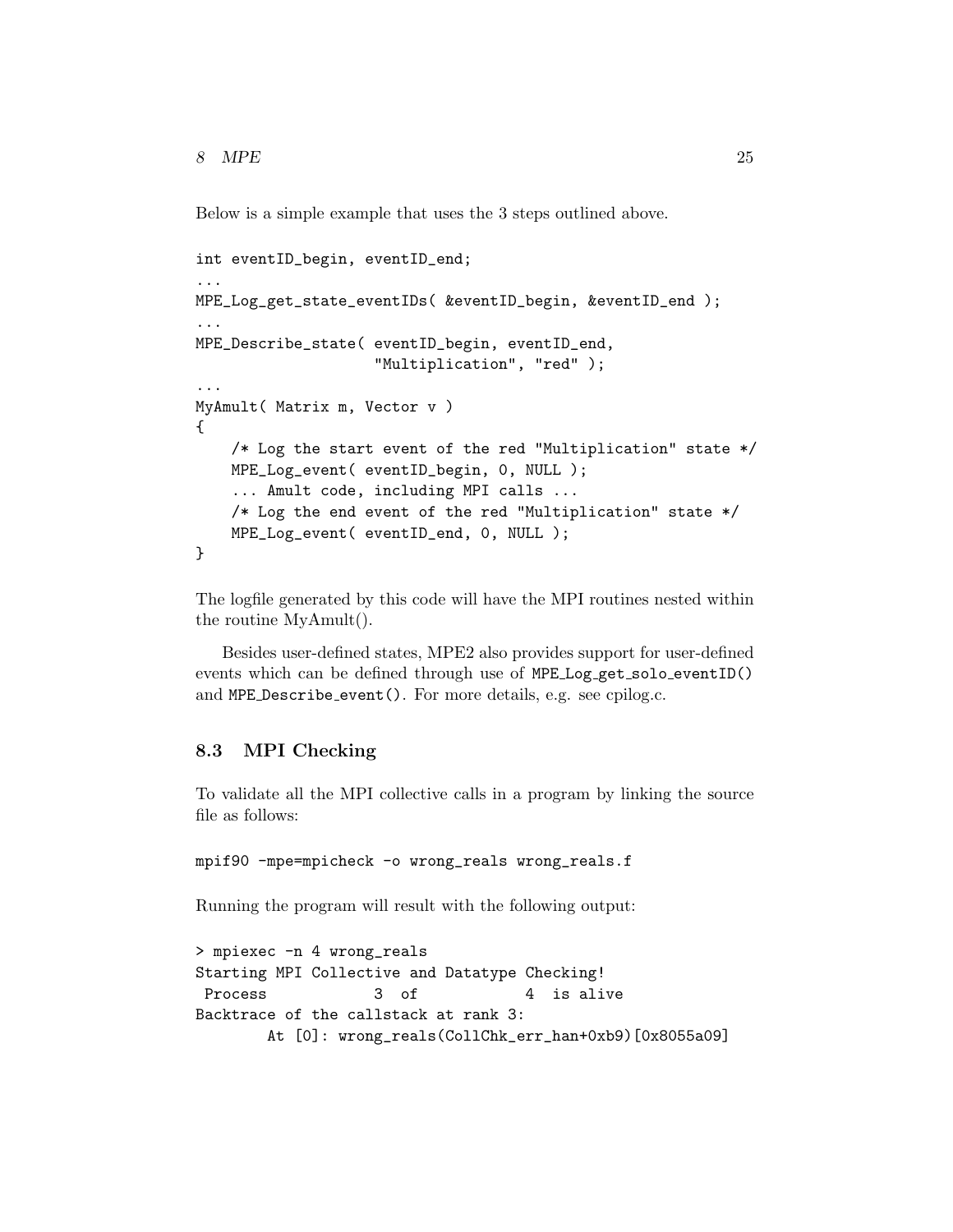```
At [1]: wrong_reals(CollChk_dtype_scatter+0xbf)[0x8057bff]
        At [2]: wrong_reals(CollChk_dtype_bcast+0x3d)[0x8057ccd]
        At [3]: wrong_reals(MPI_Bcast+0x6c)[0x80554bc]
        At [4]: wrong_reals(mpi_bcast_+0x35)[0x80529b5]
        At [5]: wrong_reals(MAIN__+0x17b)[0x805264f]
        At [6]: wrong_reals(main+0x27)[0x80dd187]
        At [7]: /lib/libc.so.6(__libc_start_main+0xdc)[0x9a34e4]
        At [8]: wrong_reals[0x8052451]
[cli_3]: aborting job:
Fatal error in MPI_Comm_call_errhandler:
```

```
Collective Checking: BCAST (Rank 3) --> Inconsistent datatype signatures
                                        detected between rank 3 and rank 0.
```
The error message here shows that the MPI Bcast has been used with inconsistent datatype in the program wrong reals.f.

### 8.4 MPE options

Other MPE profiling options that are available through MPICH2 compiler wrappers are

| -mpe=mpilog       | : Automatic MPI and MPE user-defined states logging.<br>This links against -llmpe -lmpe.                  |
|-------------------|-----------------------------------------------------------------------------------------------------------|
| $-$ mpe=mpitrace  | : Trace MPI program with printf.<br>This links against -ltmpe.                                            |
| -mpe=mpianim      | : Animate MPI program in real-time.<br>This links against -lampe -lmpe.                                   |
| $-$ mpe=mpicheck  | : Check MPI Program with the Collective & Datatype<br>Checking library. This links against -lmpe_collchk. |
| $-mpe = graphics$ | : Use MPE graphics routines with X11 library.<br>This links against -lmpe <x11 libraries="">.</x11>       |
| -mpe=log          | : MPE user-defined states logging.<br>This links against -lmpe.                                           |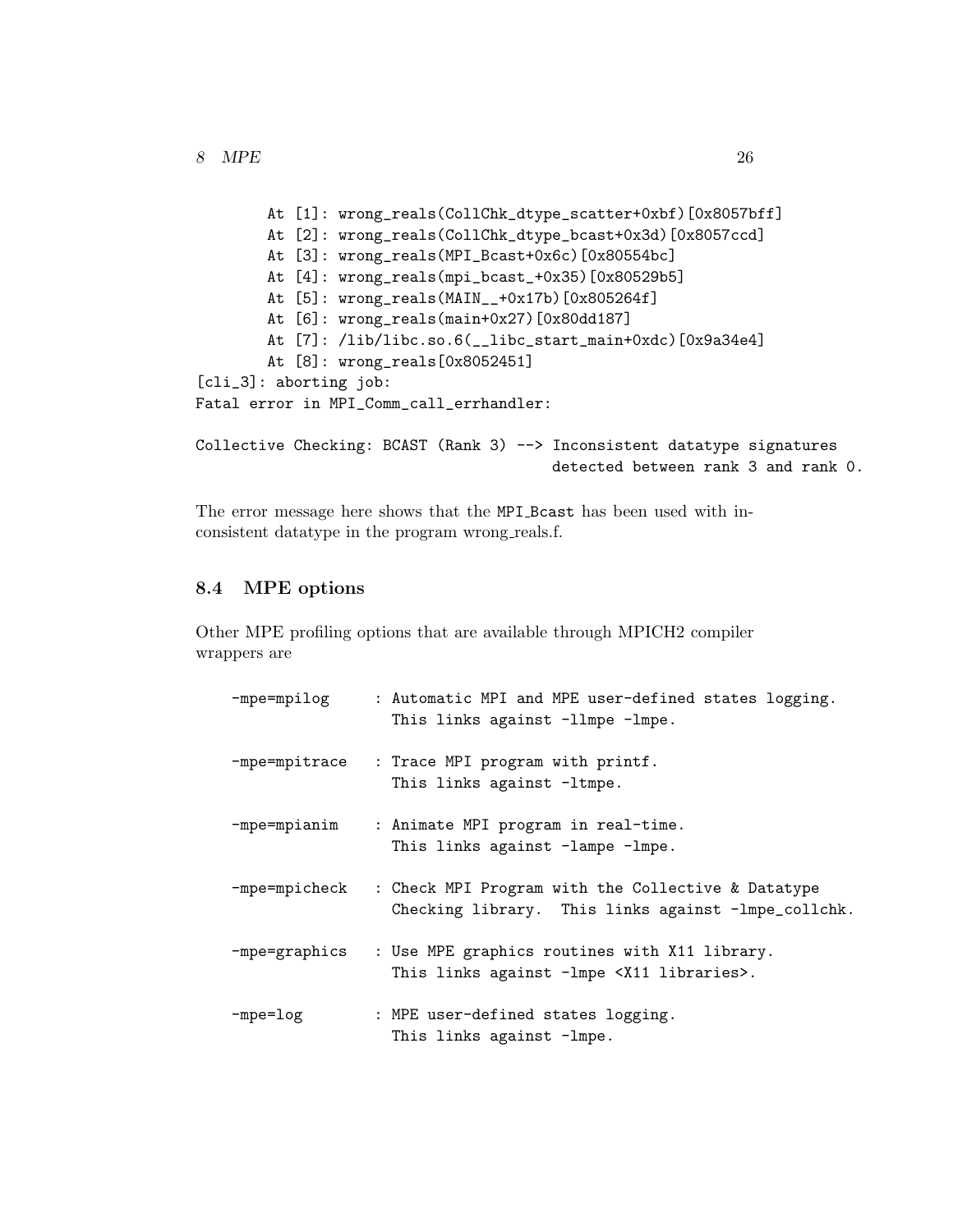<span id="page-31-0"></span>-mpe=nolog : Nullify MPE user-defined states logging. This links against -lmpe\_null. -mpe=help : Print the help page.

For more details of how to use MPE profiling tools, see mpich2/src/mpe2/README.

## 9 Other Tools Provided with MPICH2

MPICH2 also includes a test suite for MPI-1 and MPI-2 functionality; this suite may be found in the mpich2/test/mpi source directory and can be run with the command make testing. This test suite should work with any MPI implementation, not just MPICH2.

## 10 MPICH2 under Windows

### 10.1 Directories

The default installation of MPICH2 is in C:\Program Files\MPICH2. Under the installation directory are three sub-directories: include, bin, and lib. The include and lib directories contain the header files and libraries necessary to compile MPI applications. The bin directory contains the process manager, smpd.exe, and the MPI job launcher, mpiexec.exe. The dlls that implement MPICH2 are copied to the Windows system32 directory.

## 10.2 Compiling

The libraries in the lib directory were compiled with MS Visual C++ .NET 2003 and Intel Fortran 8.1. These compilers and any others that can link with the MS. Lib files can be used to create user applications.  $\gcd$  and  $\gcd$   $\gcd$ for cygwin can be used with the libmpich\*.a libraries.

For MS Developer Studio users: Create a project and add

C:\Program Files\MPICH2\include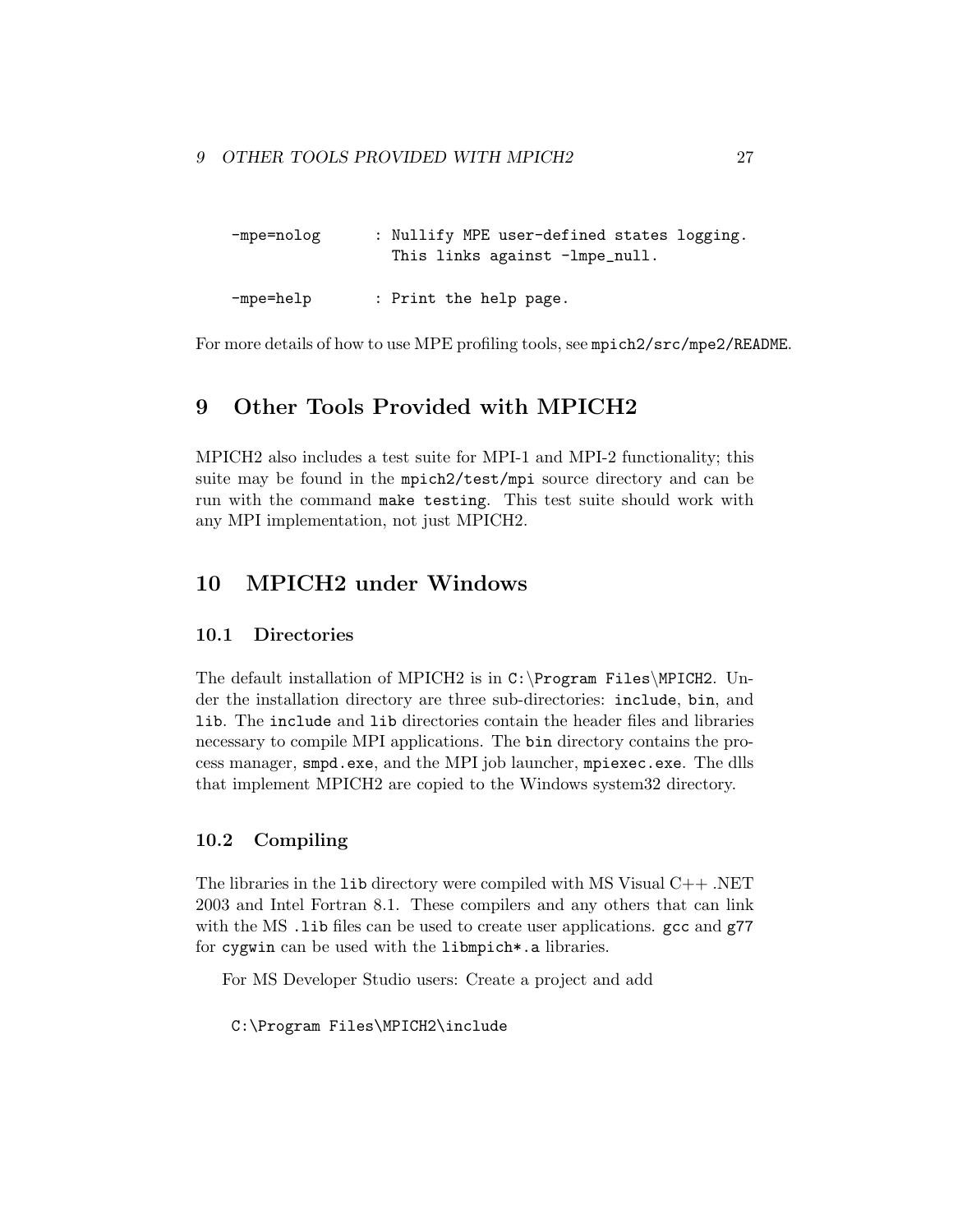<span id="page-32-0"></span>to the include path and

C:\Program Files\MPICH2\lib

to the library path. Add mpi.lib and cxx.lib to the link command. Add cxxd.lib to the Debug target link instead of cxx.lib.

Intel Fortran 8 users should add fmpich2.lib to the link command.

Cygwin users should use libmpich2.a libfmpich2g.a.

## 10.3 Running

MPI jobs are run from a command prompt using mpiexec.exe. See Section [5.4](#page-16-0) on mpiexec for smpd for a description of the options to mpiexec.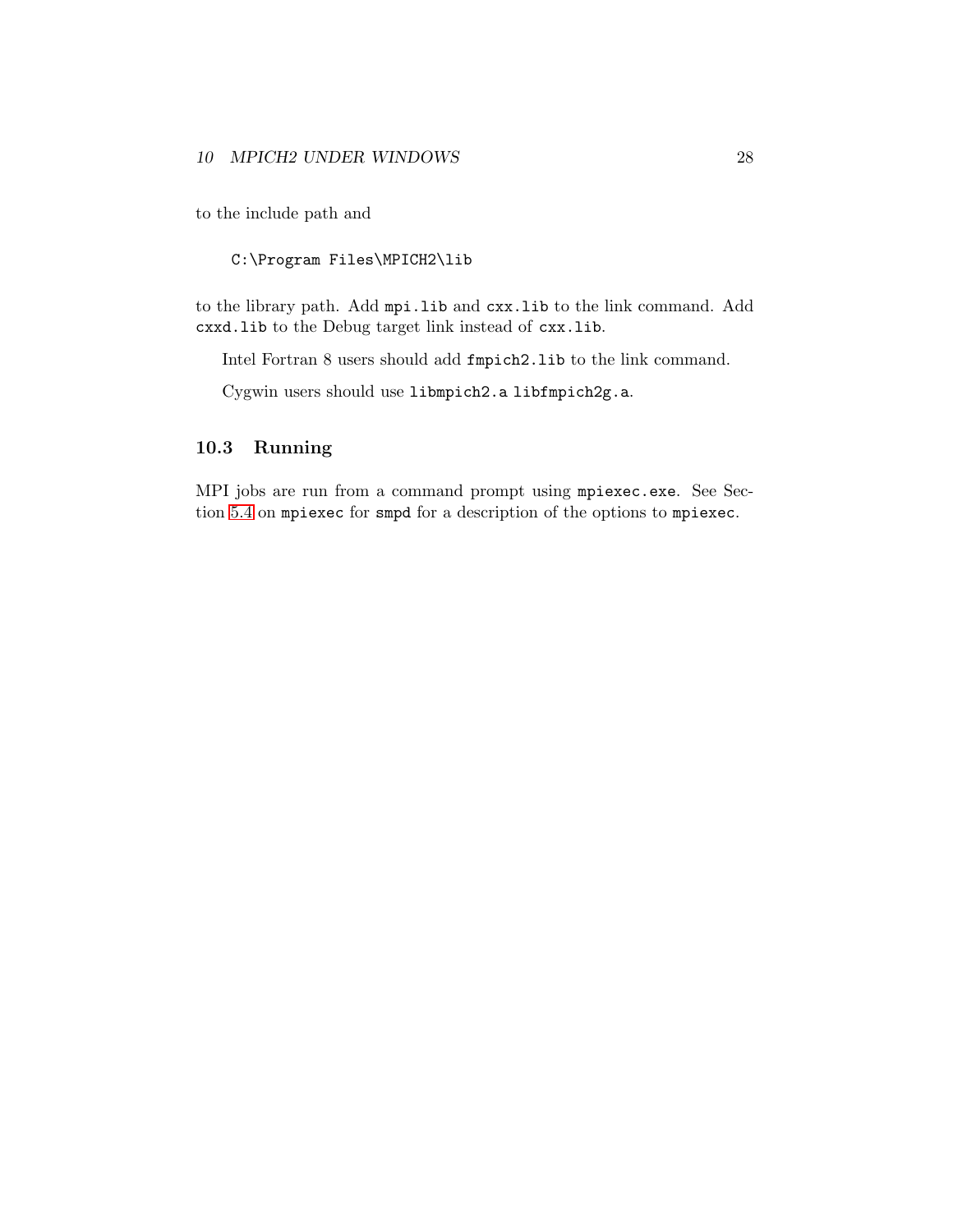## <span id="page-33-0"></span>A FREQUENTLY ASKED QUESTIONS 29

## A Frequently Asked Questions

This is the content of the online FAQ, as of June 23, 2006.

## A.1 General Information

### A.1.1 Q: What is MPICH2?

MPICH2 is a freely available, portable implementation of [MPI,](http://www.mpi-forum.org) the Standard for message-passing libraries. It implements both MPI-1 and MPI-2.

### A.1.2 Q: What does MPICH stand for?

A: MPI stands for Message Passing Interface. The CH comes from Chameleon, the portability layer used in the original MPICH to provide portability to the existing message-passing systems.

### A.1.3 Q: Can MPI be used to program multicore systems?

A: There are two common ways to use MPI with multicore processors or multiprocessor nodes:

Use one MPI process per core (here, a core is defined as a program counter and some set of arithmetic, logic, and load/store units).

Use one MPI process per node (here, a node is defined as a collection of cores that share a single address space). Use threads or compiler-provided parallelism to exploit the multiple cores. OpenMP may be used with MPI; the loop-level parallelism of OpenMP may be used with any implementation of MPI (you do not need an MPI that supports MPI THREAD MULTIPLE when threads are used only for computational tasks). This is sometimes called the hybrid programming model.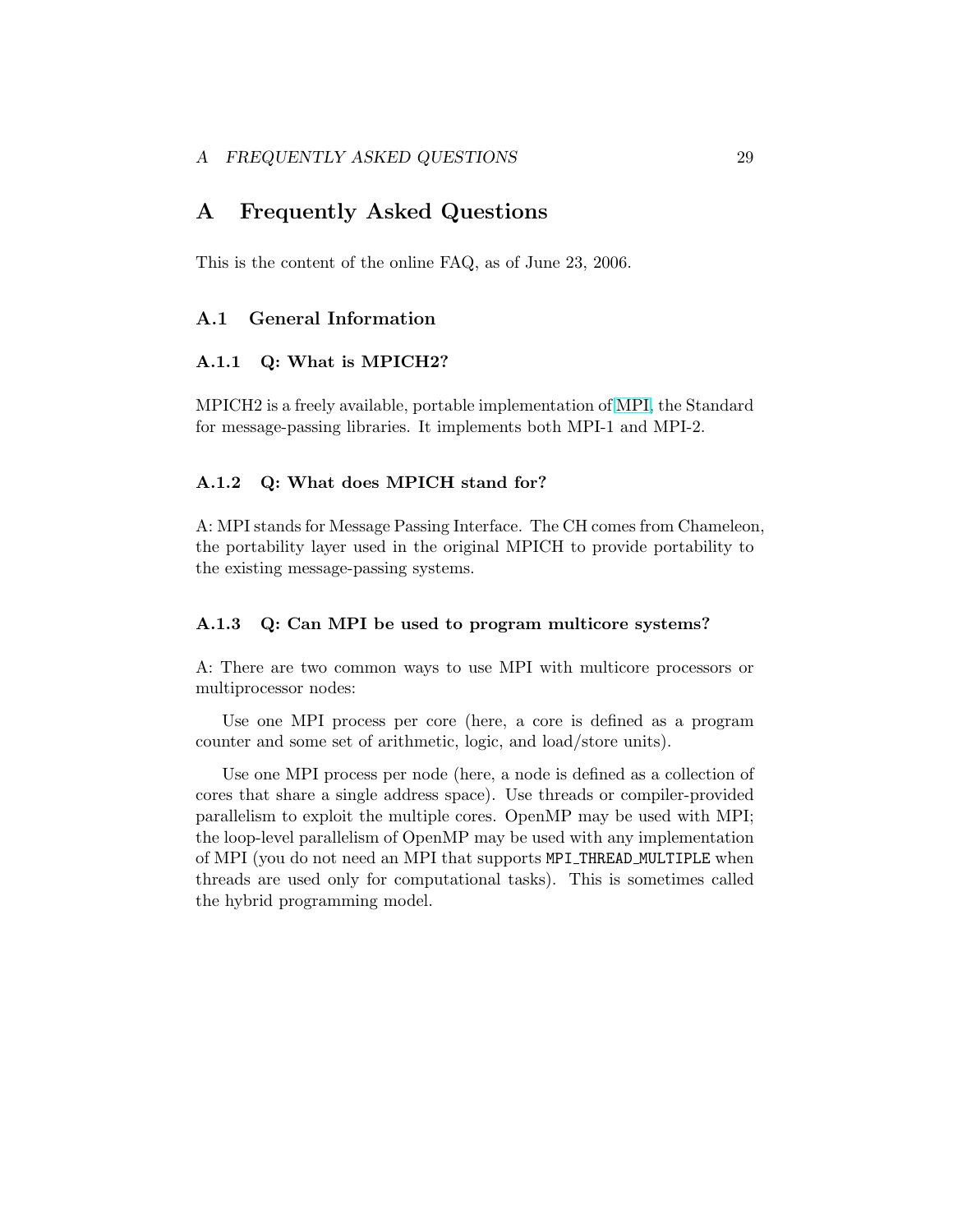## <span id="page-34-0"></span>A.2 Building MPICH2

## A.2.1 Q: What is the difference between the MPD and SMPD process managers?

MPD is the default process manager for MPICH2 on Unix platforms. It is written in Python. SMPD is the primary process manager for MPICH2 on Windows. It is also used for running on a combination of Windows and Linux machines. It is written in C.

## A.2.2 Q: Do I have to configure/make/install MPICH2 each time for each compiler I use?

No, in many cases you can build MPICH2 using one set of compilers and then use the libraries (and compilation scripts) with other compilers. However, this depends on the compilers producing compatible object files. Specifically, the compilers must

- Support the same basic datatypes with the same sizes. For example, the C compilers should use the same sizes for long long and long double.
- Map the names of routines in the source code to names in the object files in the object file in the same way. This can be a problem for Fortran and C++ compilers, though you can often force the Fortran compilers to use the same name mapping. More specifically, most Fortran compilers map names in the source code into all lower-case with one or two underscores appended to the name. To use the same MPICH2 library with all Fortran compilers, those compilers must make the same name mapping. There is one exception to this that is described below.
- Perform the same layout for C structures. The C langauge does not specify how structures are layed out in memory. For 100% compatibility, all compilers must follow the same rules. However, if you do not use any of the MPI MIN LOC or MPI MAX LOC datatypes, and you do not rely on the MPICH2 library to set the extent of a type created with MPI Type struct or MPI Type create struct, you can often ignore this requirement.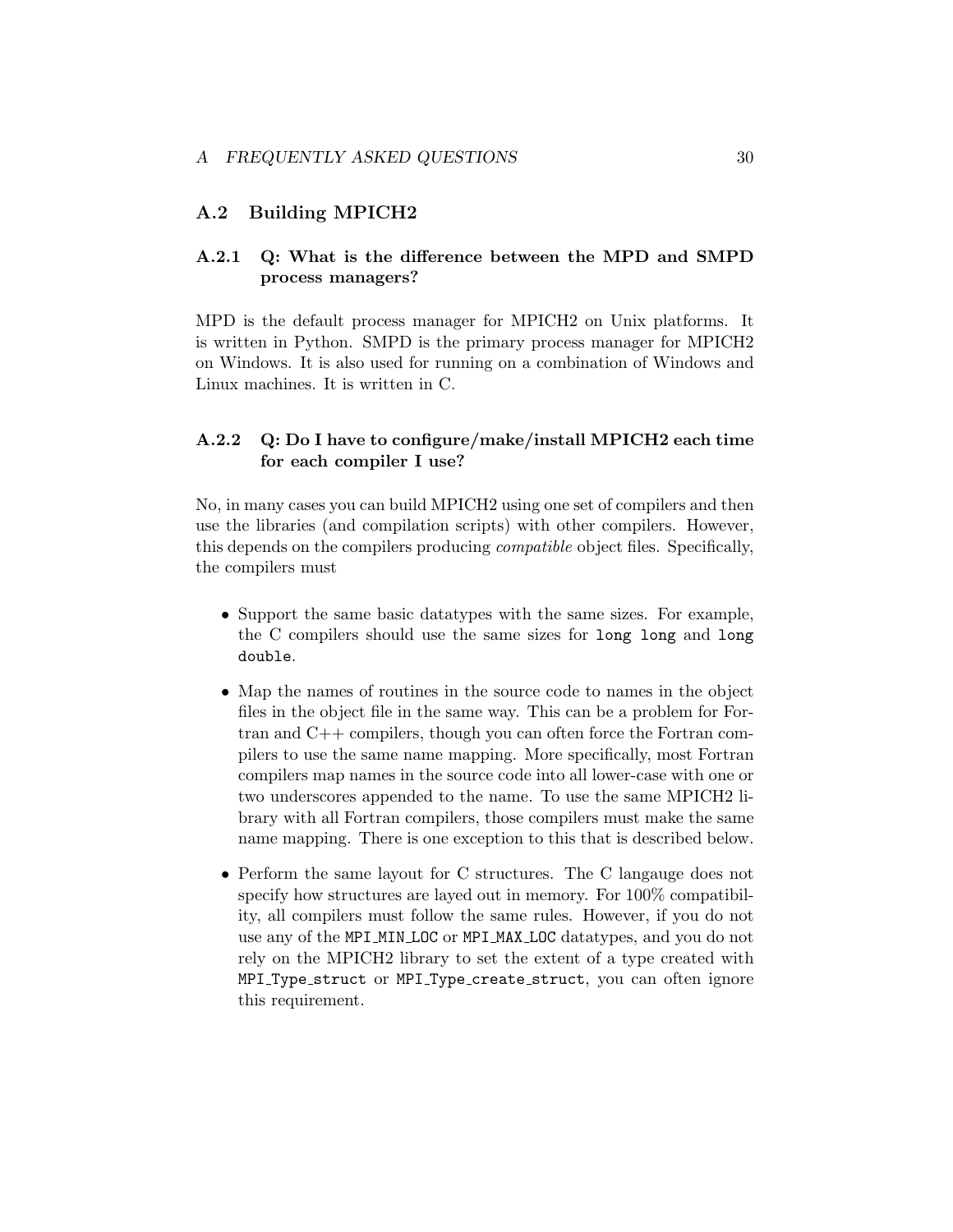<span id="page-35-0"></span>• Require the same additional runtime libraries. Not all compilers will implement the same version of Unix, and some routines that MPICH2 uses may be present in only some of the run time libraries associated with specific compilers.

The above may seem like a stringent set of requirements, but in practice, many systems and compiler sets meet these needs, if for no other reason than that any software built with multiple libraries will have requirements similar to those of MPICH2 for compatibility.

If your compilers are completely compatible, down to the runtime libraries, you may use the compilation scripts (mpicc etc.) by either specifying the compiler on the command line, e.g.

```
mpicc -cc=icc -c foo.c
```
or with the environment variables MPICH CC etc. (this example assume a c-shell syntax):

```
setenv MPICH_CC icc
mpicc -c foo.c
```
If the compiler is compatible except for the runtime libraries, then this same format works as long as a configuration file that describes the necessary runtime libraries is created and placed into the appropriate directory (the "sysconfdir" directory in configure terms). See the installation manual for more details.

In some cases, MPICH2 is able to build the Fortran interfaces in a way that supports multiple mappings of names from the Fortran source code to the object file. This is done by using the "multiple weak symbol" support in some environments. For example, when using gcc under Linux, this is the default.

### A.2.3 Q: How do I configure to use the Absoft Fortran compilers?

A: You have several options. One is to use the Fortran 90 compiler for both F77 and F90. Another (if you do not need Fortran 90) is to use --disable-f90 when configuring. The options with which we test MPICH2 and the Absoft compilers are the following: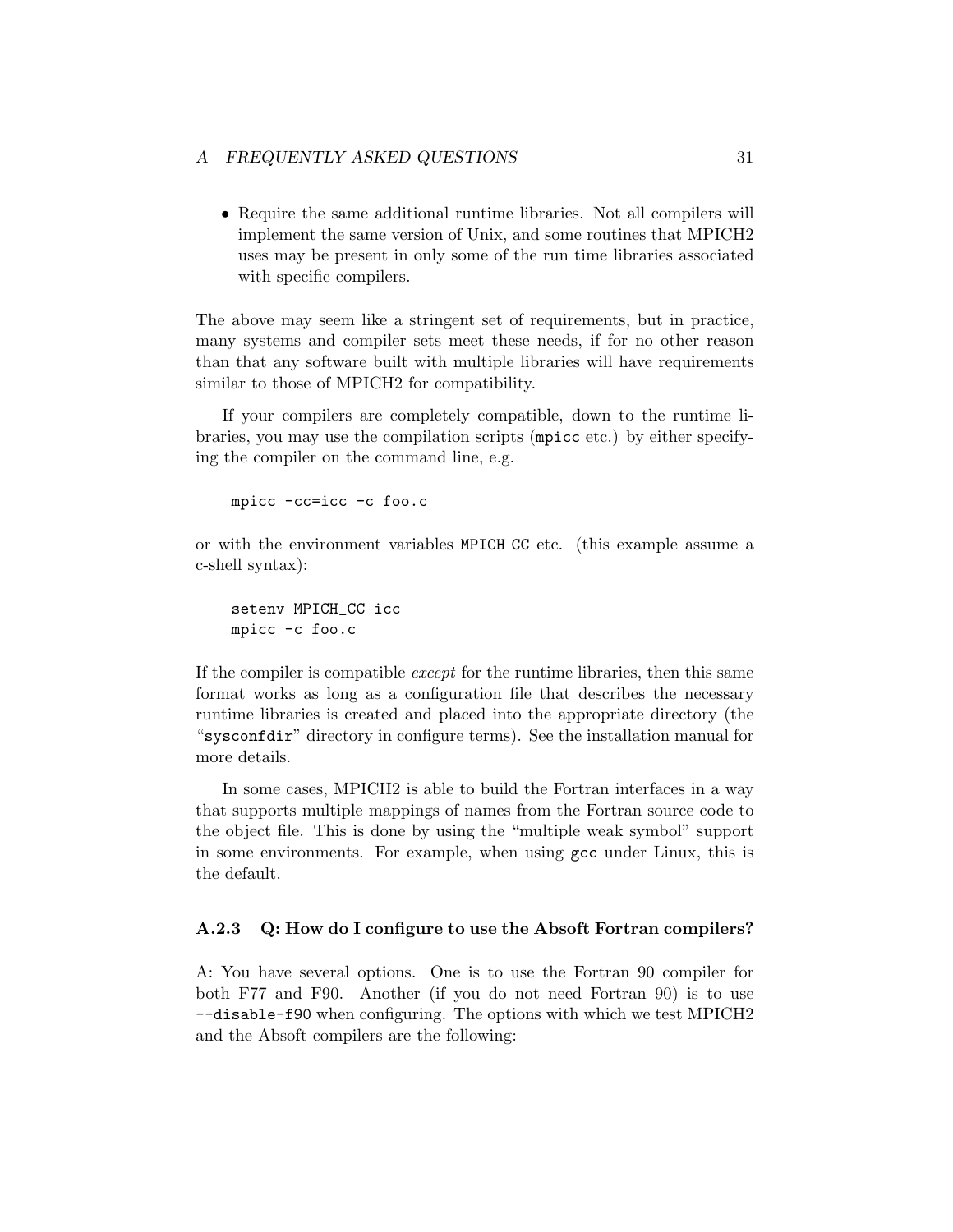```
setenv FFLAGS "-f -B108"
setenv F90FLAGS "-YALL_NAMES=LCS -B108"
setenv F77 f77
setenf F90 f90
```
## A.2.4 Q: When I configure MPICH2, I get a message about FDZERO and the configure aborts

A: FD ZERO is part of the support for the select calls (see "man select" or "man 2 select" on Linux and many other Unix systems). What this means is that your system (probably a Mac) has a broken version of the select call and related data types. This is an OS bug; the only repair is to update the OS to get past this bug. This test was added specifically to detect this error; if there was an easy way to work around it, we would have included it (we don't just implement FD ZERO ourselves because we don't know what else is broken in this implementation of select).

If this configure works with gcc but not with xlc, then the problem is with the include files that xlc is using; since this is an OS call (even if emulated), all compilers should be using consistent if not identical include files. In this case, you may need to update xlc.

## A.2.5 Q: When I use the g95 Fortran compiler on a 64-bit platform, some of the tests fail

A: The g95 compiler incorrectly defines the default Fortran integer as a 64 bit integer while defining Fortran reals as 32-bit values (the Fortran standard requires that INTEGER and REAL be the same size). This was apparently done to allow a Fortran INTEGER to hold the value of a pointer, rather than requiring the programmer to select an INTEGER of a suitable KIND. To force the g95 compiler to correctly implement the Fortran standard, use the -i4 flag. For example, set the environment variable F90FLAGS before configuring MPICH2:

#### setenv F90FLAGS "-i4"

G95 users should note that there (at this writing) are two distributions of g95 for 64-bit Linux platforms. One uses 32-bit integers and reals (and conforms to the Fortran standard) and one uses 32-bit integers and 64-bit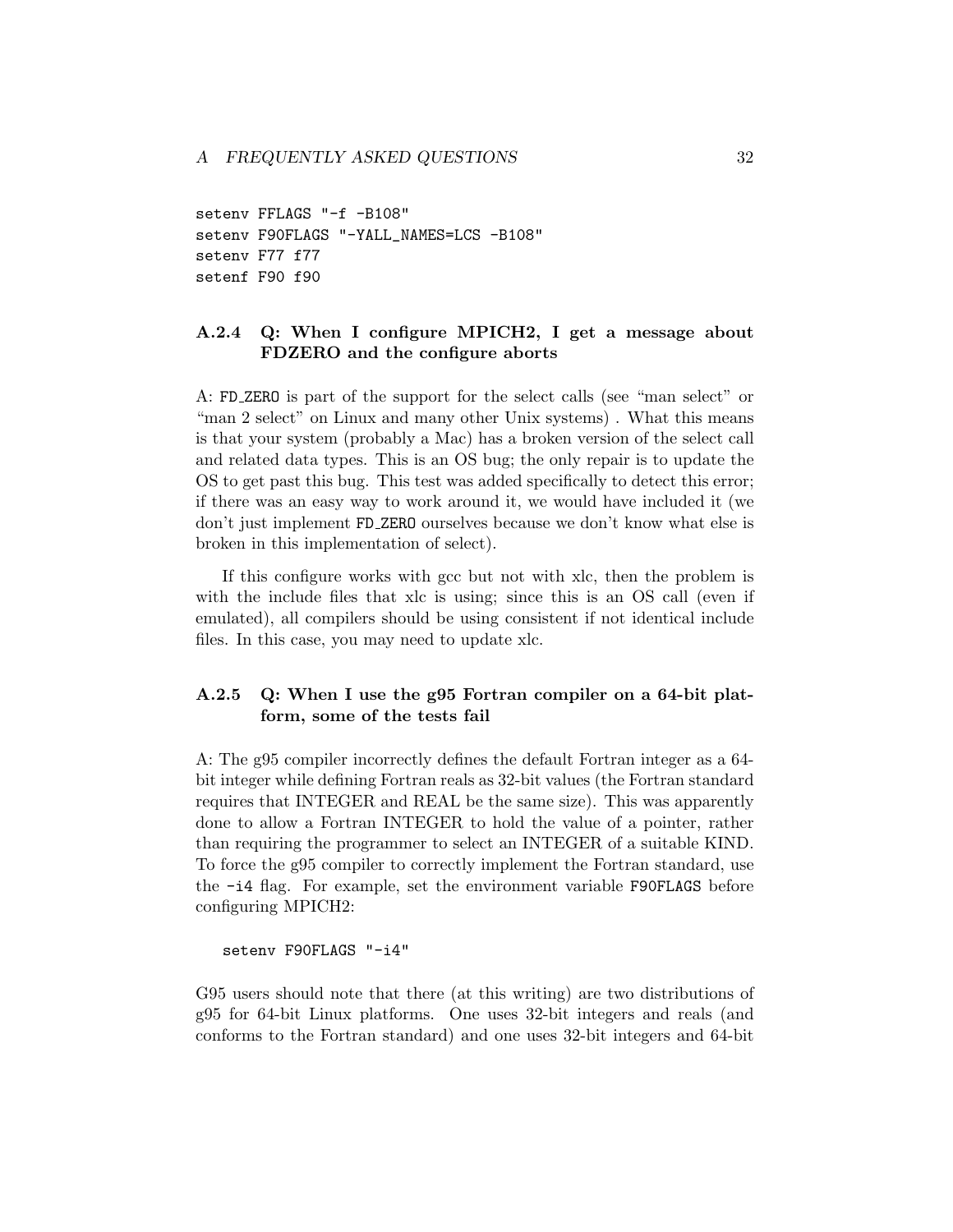<span id="page-37-0"></span>reals. We recommend using the one that conforms to the standard (note that the standard specifies the ratio of sizes, not the absolute sizes, so a Fortran 95 compiler that used 64 bits for both INTEGER and REAL would also conform to the Fortran standard. However, such a compiler would need to use 128 bits for DOUBLE PRECISION quantities).

A.2.6 Q: When I run make, it fails immediately with many errors beginning with "sock.c:8:24: mpidu sock.h: No such file or directory In file included from sock.c:9: ../../../../include/mpiimpl.h:91:21: mpidpre.h: No such file or directory In file included from sock.c:9: ../../../../include/mpiimpl.h:1150: error: syntax error before "MPID VCRT" ../../../../include/mpiimpl.h:1150: warning: no semicolon at end of struct or union"

Check if you have set the envirnoment variable CPPFLAGS. If so, unset it and use CXXFLAGS instead. Then rerun configure and make.

## A.2.7 Q: When building the ssm or sshm channel, I get the error "mpidu process locks.h:234:2: error: #error \*\*\* No atomic memory operation specified to implement busy locks \*\*\*"

The ssm and sshm channels do not work on all platforms because they use special interprocess locks (often assembly) that may not work with some compilers or machine architectures. They work on Linux with gcc, Intel, and Pathscale compilers on various Intel architectures. They also work in Windows and Solaris environments.

## A.2.8 Q: When using the Intel Fortran 90 compiler (version 9), the make fails with errors in compiling statement that reference MPI\_ADDRESS\_KIND.

Check the output of the configure step. If configure claims that ifort is a cross compiler, the likely problem is that programs compiled and linked with ifort cannot be run because of a missing shared library. Try to compile and run the following program (named conftest.f90):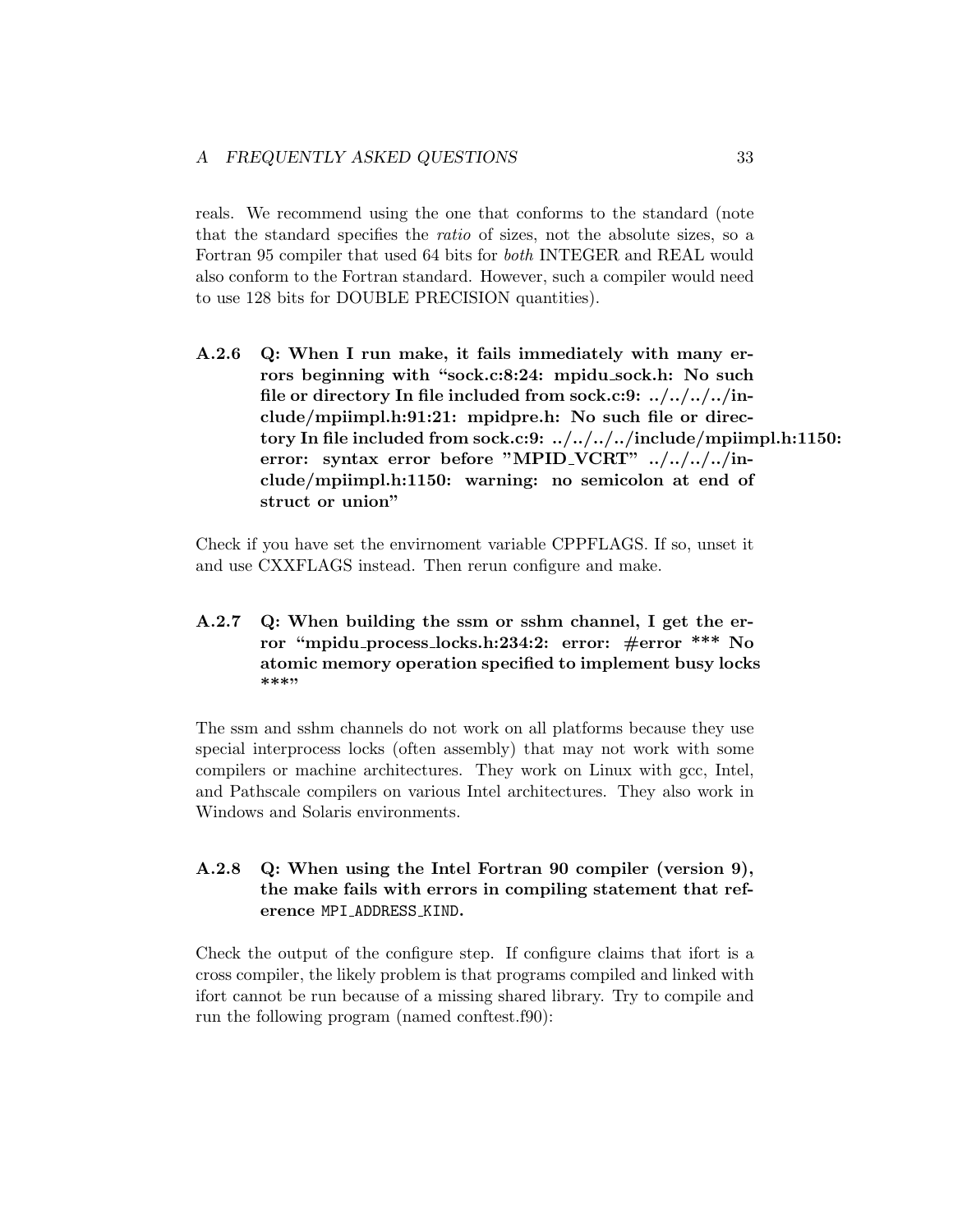```
program conftest
integer, dimension(10) :: n
end
```
If this program fails to run, then the problem is that your installation of ifort either has an error or you need to add additional values to your environment variables (such as LD LIBRARY PATH). Check your installation documentation for the ifort compiler. See [http://softwareforums.intel.com/](http://softwareforums.intel.com/ISN/Community/en-US/search/SearchResults.aspx?q=libimf.so) [ISN/Community/en-US/search/SearchResults.aspx?q=libimf.so](http://softwareforums.intel.com/ISN/Community/en-US/search/SearchResults.aspx?q=libimf.so) for an example of problems of this kind that users are having with version 9 of ifort.

If you do not need Fortran 90, you can configure with --disable-f90.

## A.2.9 Q: The build fails when I use parallel make

Parallel make (often invoked with make  $-j4$ ) will cause several job steps in the build process to update the same library file (libmpich.a) concurrently. Unfortunately, neither the ar nor the ranlib programs correctly handle this case, and the result is a corrupted library. For now, the solution is to not use a parallel make when building MPICH2.

## A.3 Windows version of MPICH2

## A.3.1 I am having trouble installing and using the Windows version of MPICH2

See the [tips for installing and running MPICH2 on Windows](http://www.mcs.anl.gov/mpi/mpich/downloads/windows-mpich2-tips.doc) provided by a user, Brent Paul. Or see the [MPICH2 Windows Development Guide.](http://www.mcs.anl.gov/mpi/mpich/downloads/mpich2-doc-windev.pdf)

## A.4 Compiling MPI Programs

### A.4.1 C++ and SEEK SET

Some users may get error messages such as

SEEK\_SET is #defined but must not be for the C++ binding of MPI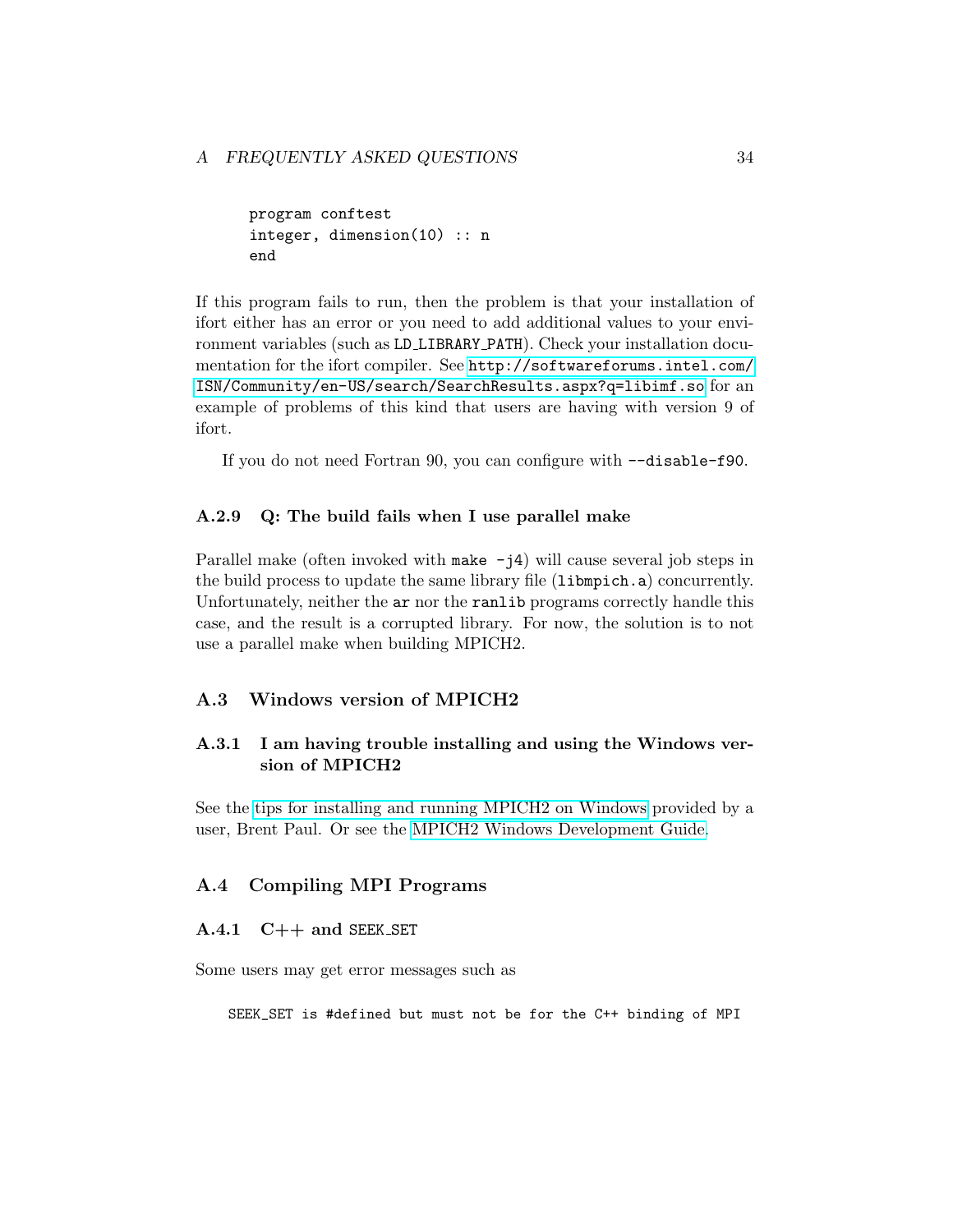<span id="page-39-0"></span>The problem is that both  $\text{stdio.h}$  and the MPI C++ interface use SEEK\_SET, SEEK CUR, and SEEK END. This is really a bug in the MPI-2 standard. You can try adding

#undef SEEK\_SET #undef SEEK\_END #undef SEEK\_CUR

before mpi.h is included, or add the definition

```
-DMPICH_IGNORE_CXX_SEEK
```
to the command line (this will cause the MPI versions of SEEK SET etc. to be skipped).

### A.4.2 C++ and Errors in Nullcomm::Clone

Some users, particularly with older C++ compilers, may see error messages of the form

"error C2555: 'MPI::Nullcomm::Clone' : overriding virtual function differs from 'MPI::Comm::Clone' only by return type or calling convention".

This is caused by the compiler not implementing part of the C++ standard. To work around this problem, add the definition

-DHAVE\_NO\_VARIABLE\_RETURN\_TYPE\_SUPPORT

to the CXXFLAGS variable or add a

#define HAVE\_NO\_VARIABLE\_RETURN\_TYPE\_SUPPORT 1

before including mpi.h.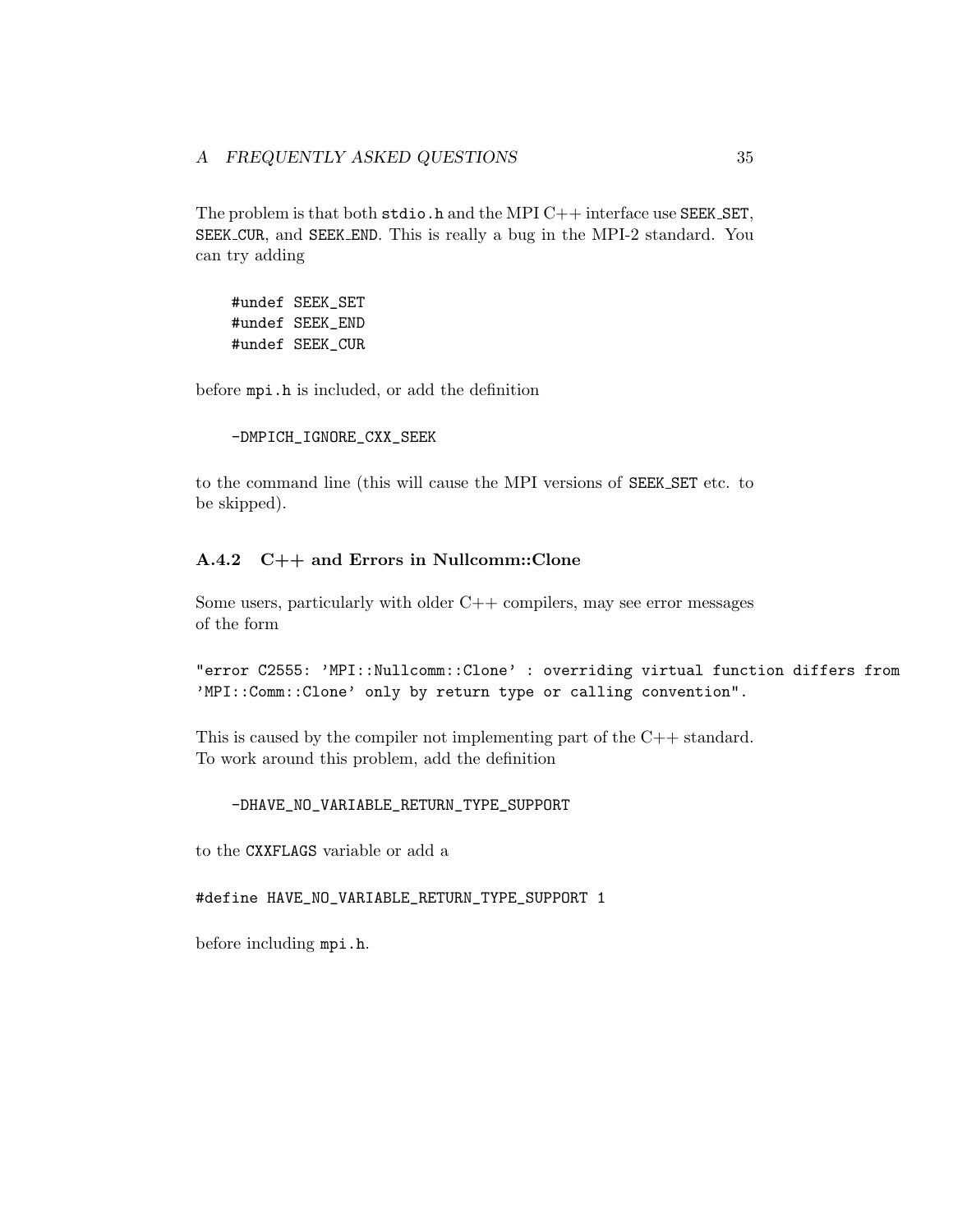### <span id="page-40-0"></span>A.5 Running MPI Programs

## A.5.1 Q: How do I pass environment variables to the processes of my parallel program

A: The specific method depends on the process manager and version of mpiexec that you are using. See the appropriate specific section.

## A.5.2 Q: How do I pass environment variables to the processes of my parallel program when using the mpd process manager?

A: By default, all the environment variables in the shell where mpiexec is run are passed to all processes of the application program. (The one exception is LD LIBRARY PATH when the mpd's are being run as root.) This default can be overridden in many ways, and individual environment variables can be passed to specific processes using arguments to mpiexec. A synopsis of the possible arguments can be listed by typing

```
mpiexec -help
```
and further details are available in the [Users Guide.](http://www-unix.mcs.anl.gov/mpi/mpich2/downloads/mpich2-doc-user.pdf)

## A.5.3 Q: What determines the hosts on which my MPI processes run?

A: Where processes run, whether by default or by specifying them yourself, depends on the process manager being used.

If you are using the gforker process manager, then all MPI processes run on the same host where you are running mpiexec.

If you are using the mpd process manager, which is the default, then many options are available. If you are using mpd, then before you run mpiexec, you will have started, or will have had started for you, a ring of processes called mpd's (multi-purpose daemons), each running on its own host. It is likely, but not necessary, that each mpd will be running on a separate host. You can find out what this ring of hosts consists of by running the program mpdtrace. One of the mpd's will be running on the "local" machine, the one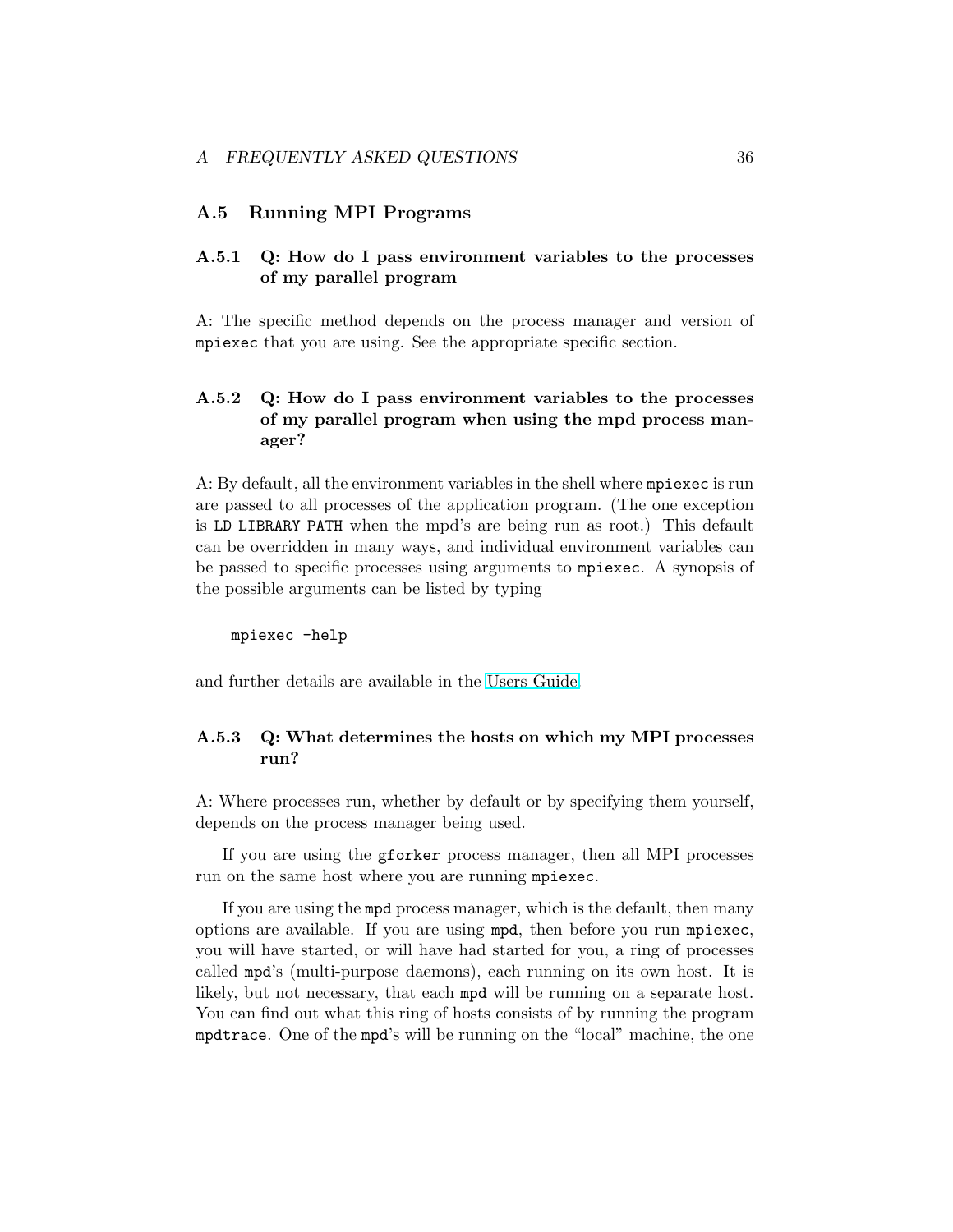where you will run mpiexec. The default placement of MPI processes, if one runs

mpiexec -n 10 a.out

is to start the first MPI process (rank 0) on the local machine and then to distribute the rest around the mpd ring one at a time. If there are more processes than mpd's, then wraparound occurs. If there are more mpd's than MPI processes, then some mpd's will not run MPI processes. Thus any number of processes can be run on a ring of any size. While one is doing development, it is handy to run only one mpd, on the local machine. Then all the MPI processes will run locally as well.

The first modification to this default behavior is the -1 option to mpiexec (not a great argument name). If  $-1$  is specified, as in

mpiexec -1 -n 10 a.out

then the first application process will be started by the first mpd in the ring after the local host. (If there is only one mpd in the ring, then this will be on the local host.) This option is for use when a cluster of compute nodes has a "head node" where commands like mpiexec are run but not application processes.

If an mpd is started with the --ncpus option, then when it is its turn to start a process, it will start several application processes rather than just one before handing off the task of starting more processes to the next mpd in the ring. For example, if the mpd is started with

mpd --ncpus=4

then it will start as many as four application processes, with consecutive ranks, when it is its turn to start processes. This option is for use in clusters of SMP's, when the user would like consecutive ranks to appear on the same machine. (In the default case, the same number of processes might well run on the machine, but their ranks would be different.)

(A feature of the  $-\text{ncpus}=[n]$  argument is that it has the above effect only until all of the mpd's have started n processes at a time once; afterwards each mpd starts one process at a time. This is in order to balance the number of processes per machine to the extent possible.)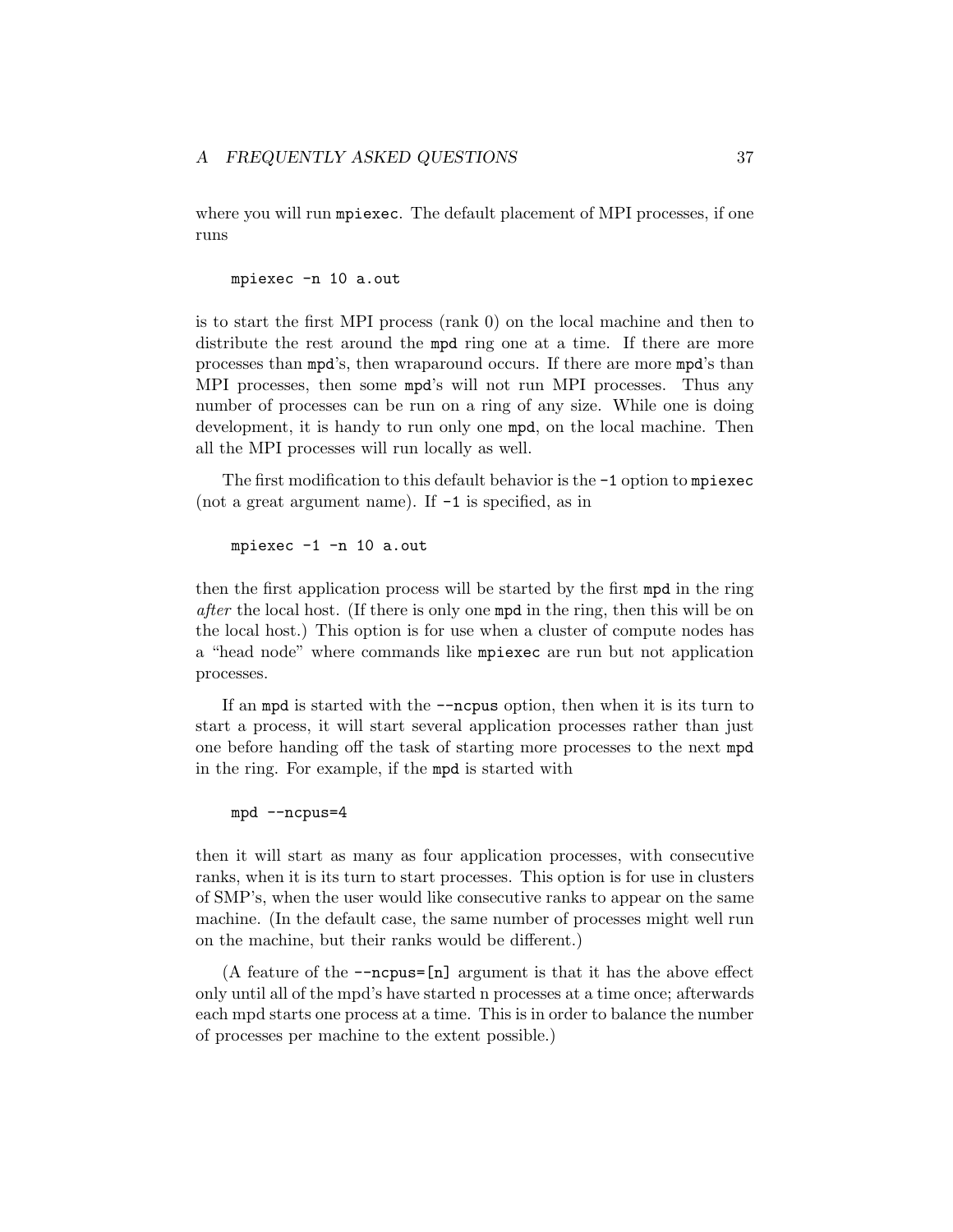### <span id="page-42-0"></span>A FREQUENTLY ASKED QUESTIONS 38

Other ways to control the placement of processes are by direct use of arguments to mpiexec. See the [Users Guide.](http://www-unix.mcs.anl.gov/mpi/mpich2/downloads/mpich2-doc-user.pdf)

## A.5.4 Q: On Windows, I get an error when I attempt to call MPI Comm spawn.

A: On Windows, you need to start the program with mpiexec for any of the MPI-2 dynamic process functions to work.

#### A.5.5 Q: My output does not appear until the program exits

A: Output to stdout and stderr may not be written from your process immediately after a printf or fprintf (or PRINT in Fortran) because, under Unix, such output is *buffered* unless the program believes that the output is to a terminal. When the program is run by  $mpi$  exacts the C standard I/O library (and normally the Fortran runtime library) will buffer the output. For C programmers, you can either use a call fflush(stdout) to force the output to be written or you can set no buffering by calling

```
#include <stdio.h>
setvbuf( stdout, NULL, _IONBF, 0 );
```
on each file descriptor (stdout in this example) which you want to send the output immedately to your terminal or file.

There is no standard way to either change the buffering mode or to flush the output in Fortran. However, many Fortrans include an extension to provide this function. For example, in g77,

call flush()

can be used. The xlf compiler supports

### call flush\_(6)

where the argument is the Fortran logical unit number (here 6, which is often the unit number associated with PRINT). With the G95 Fortran 95 compiler, set the environment variable G95 UNBUFFERED 6 to cause output to unit 6 to be unbuffered.